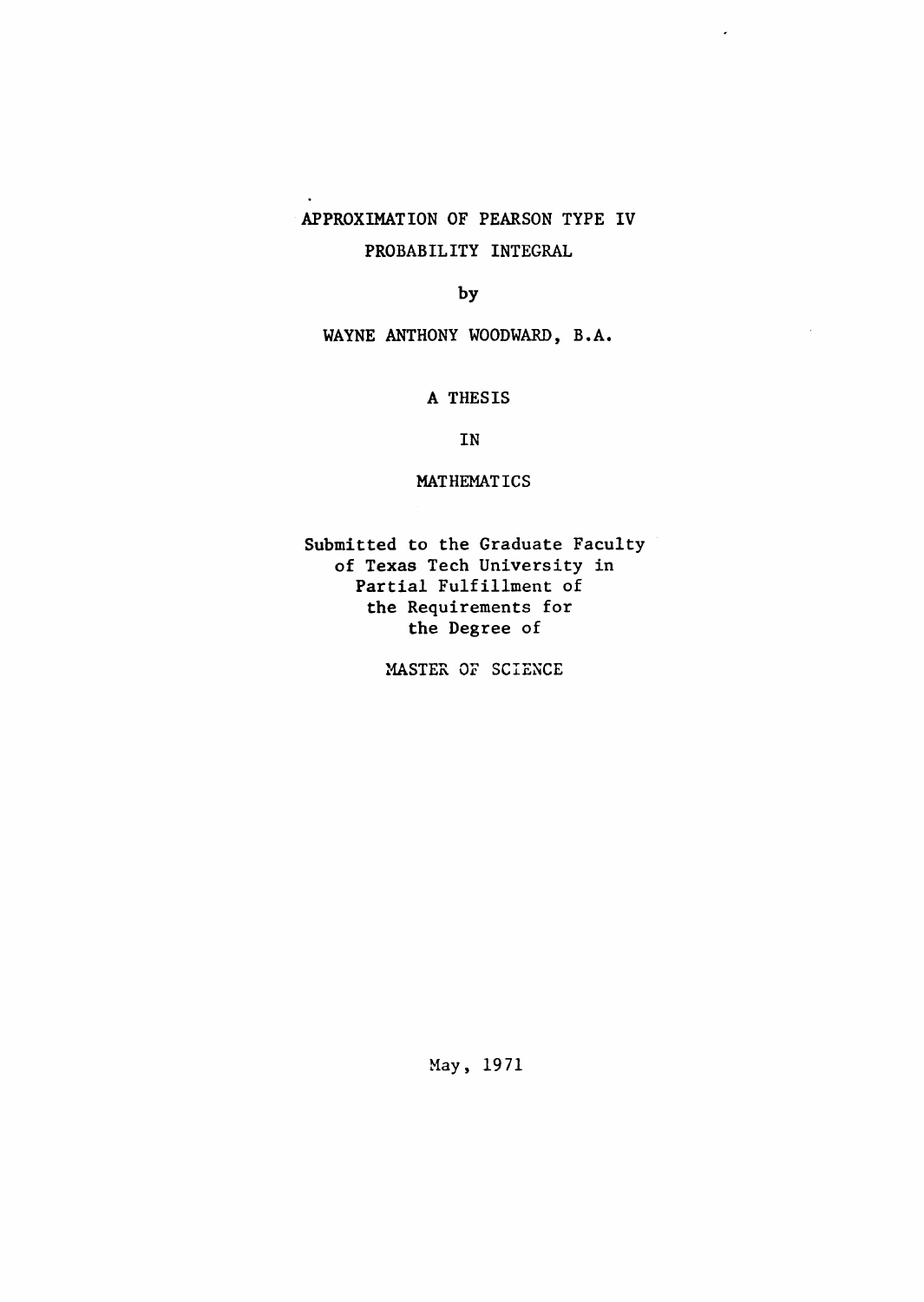$\ddot{\phantom{a}}$ 

AC 805 T3  $1971$ <br>  $N_0.62$ <br>  $800.2$ 

#### ACKNOWLEDGMENTS

I wish to express my appreciation to Professor Thomas L. Boullion for his direction of this thesis and to Professor H. L. Gray for his valuable assistance.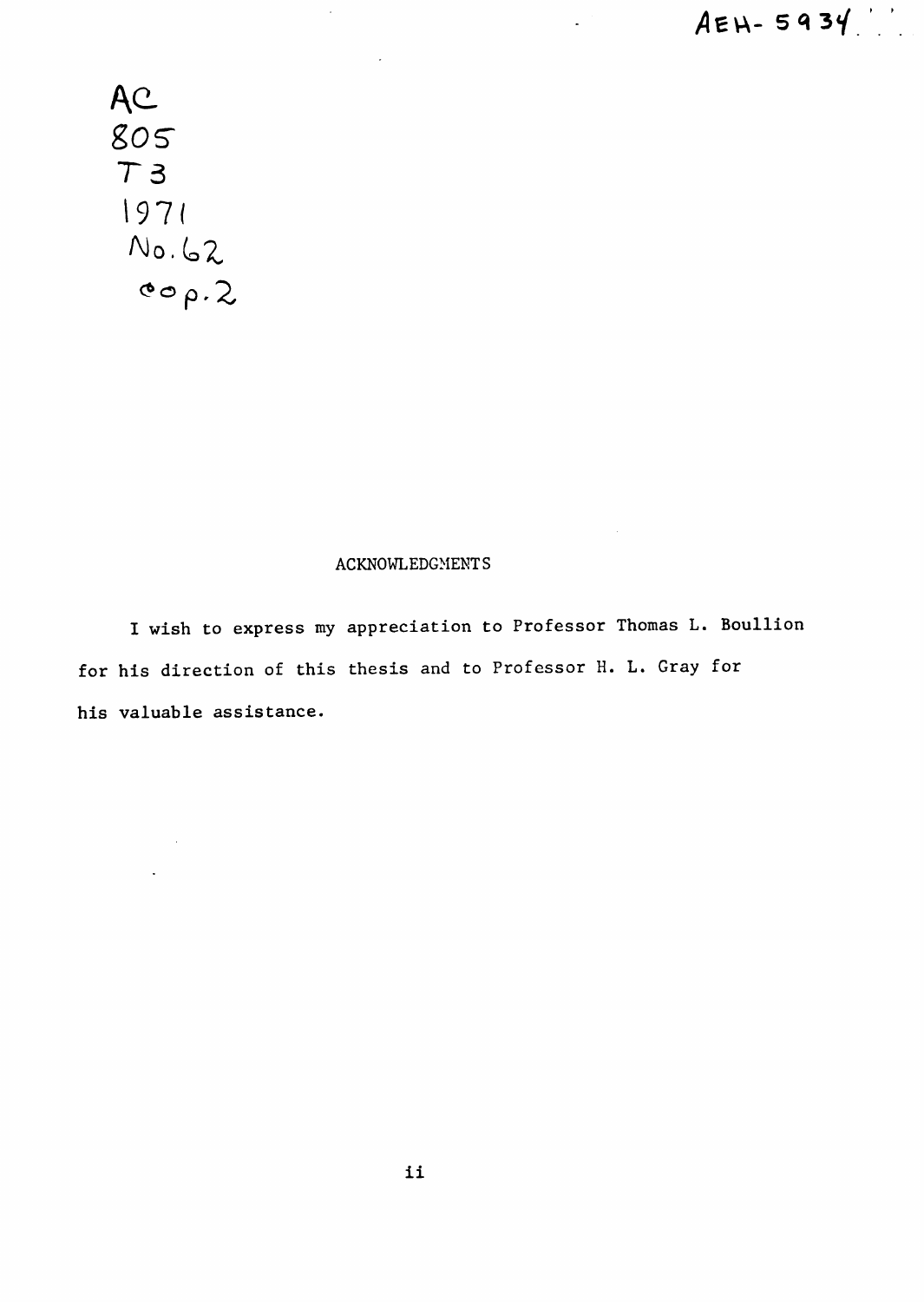## TABLE OF CONTENTS

 $\sim$   $\sim$ 

|      |                                                  | ii            |
|------|--------------------------------------------------|---------------|
|      |                                                  | iv            |
|      |                                                  | $\mathbf{v}$  |
| I.   |                                                  | $\mathbf{1}$  |
|      |                                                  | $\mathbf{1}$  |
|      | Previous Estimations of the Integral             | $\frac{1}{4}$ |
| II.  | DERIVATION OF APPROXIMATING FUNCTIONS.           | 9             |
|      | The Use of Nonlinear Transformations in Deriving |               |
|      | Approximating Functions.                         | 9             |
|      |                                                  |               |
|      | The H <sub>n</sub> Transformations               | 11            |
|      | The L Transformation                             | 17            |
|      | The $B_1$ Transformation.                        | 21            |
|      | Continued Fraction Approximations.               | 25            |
| III. | COMPARISON OF RESULTS.                           | 27            |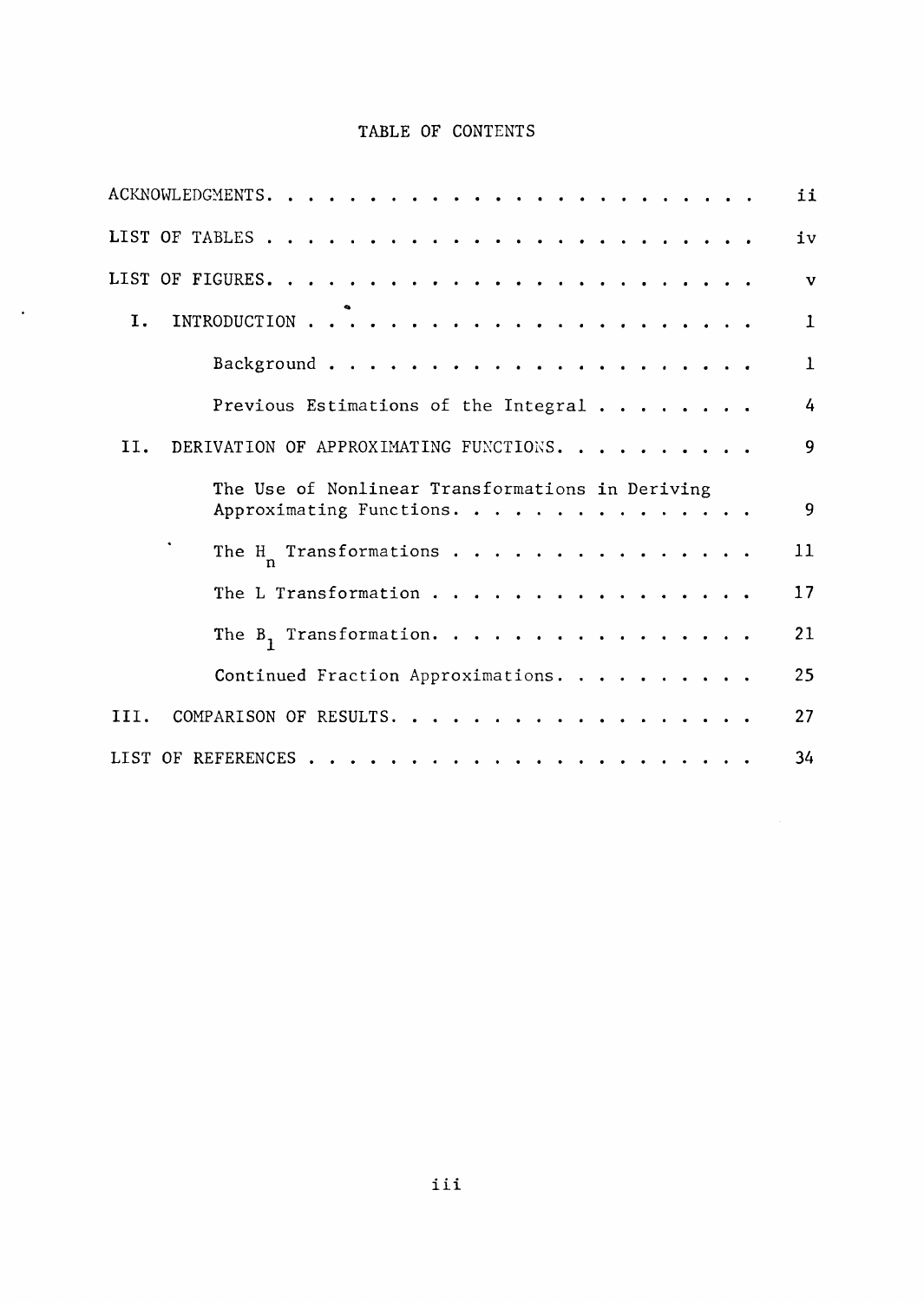### LIST OF TABLES

| Table         |                                                              | Page |
|---------------|--------------------------------------------------------------|------|
| $\mathbf{1.}$ | Approximating Functions for $\int_{k}^{\infty} g(x) dx$ . 28 |      |
| 2.            | Values of the Approximating Functions. $\cdots$ 30           |      |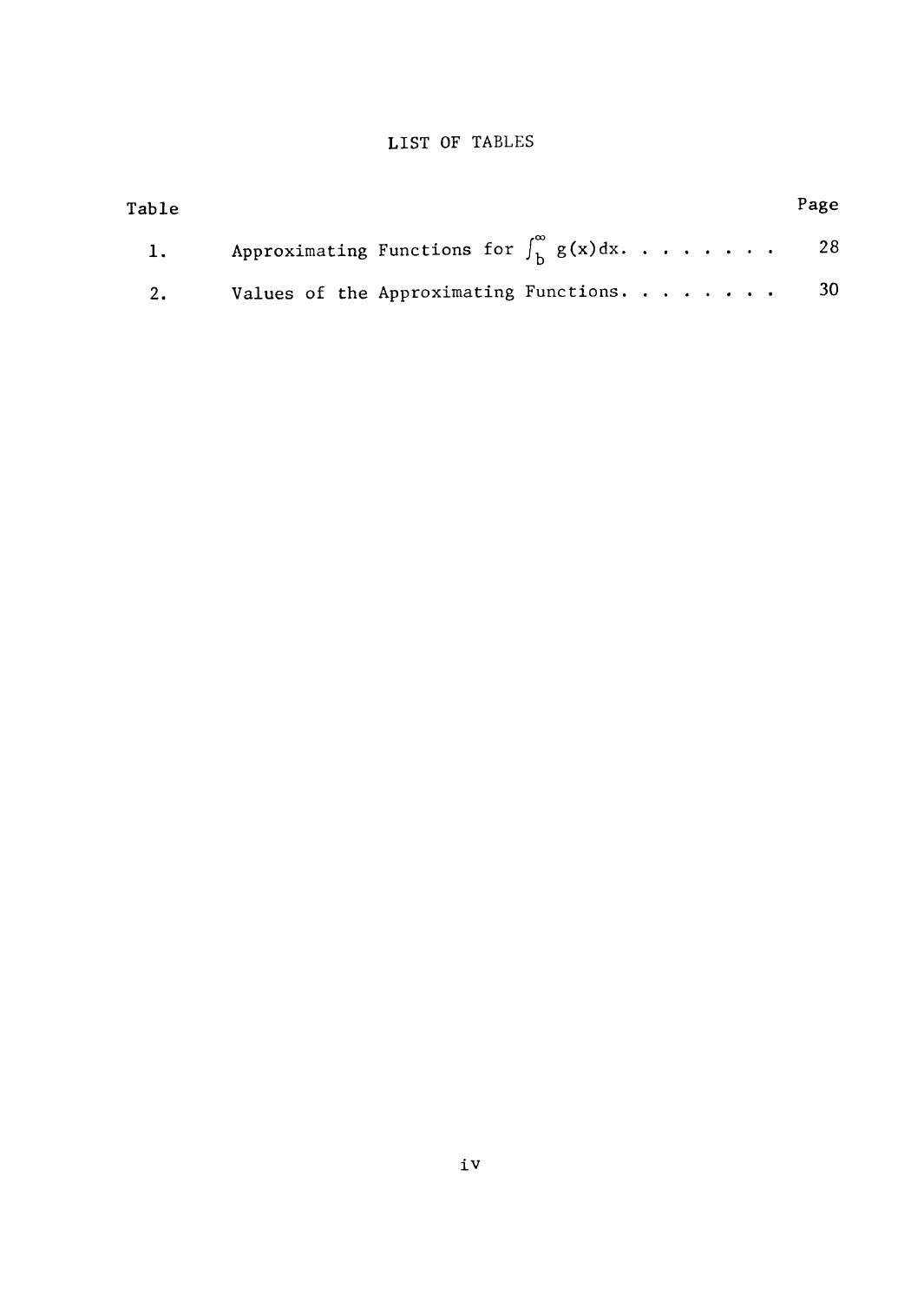## LIST OF FIGURES

| Figure |                                                                                                          | Page |
|--------|----------------------------------------------------------------------------------------------------------|------|
| 1.     | The Effect of a Change in the Parameter k<br>upon the Graph of the Pearson Type 1V Probability           |      |
| 2.     | The Effect of a Change in the Parameter r<br>upon the Graph of the Pearson Type IV Probability           | 6    |
| 3.     | The Effect of a Change in the Parameter a<br>upon the Graph of the Pearson Type IV Probability<br>Curve. |      |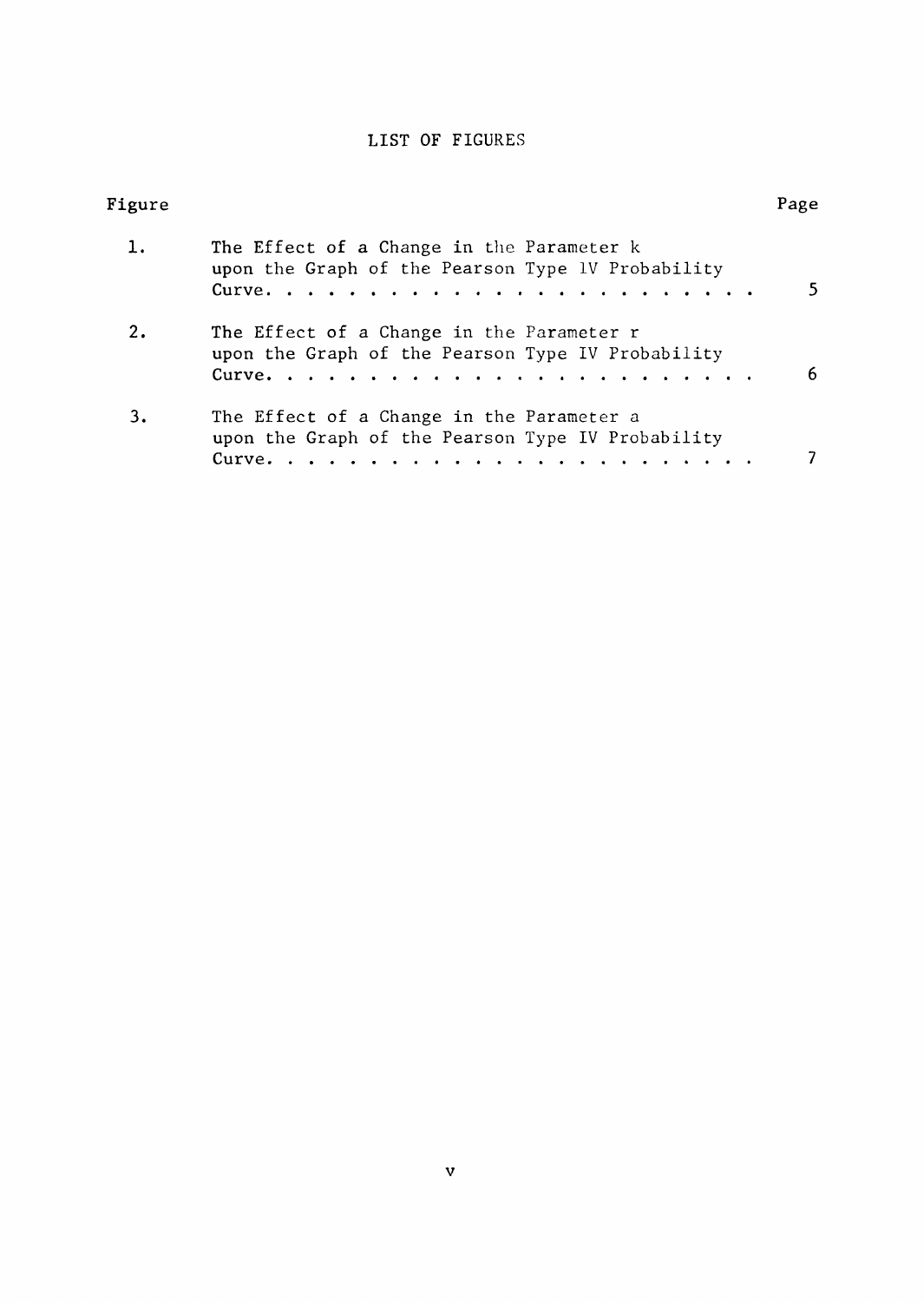#### CHAPTER I

#### INTRODUCTION

#### Background

Karl Pearson has derived a family of curves which over the years has proved to be useful in representing practical distributions. These curves are determined by solutions to the differential equation

$$
\frac{dg}{dx} = \frac{(x - a)g}{b_0 + b_1 x + b_2 x^2}
$$
 (1)

In all, Pearson distinguished twelve types or forms of frequency curves which arise as solutions to (1). The solution which will be considered in this thesis is the Pearson Type IV curve. The probability density function corresponding to this curve is given by

$$
g(x) = c(1 + \frac{x^2}{a^2})^{-m} e^{-k \arctan \frac{x}{a} - \infty} < x < \infty.
$$
 (2)

The parameters are a, m, and k while c is the constant necessary for the integral over the entire range to equal one. Due to the impossibility of expressing the probability integral in closed form, this curve has been very difficult to use. The purpose of this thesis is curve has been very different to use. The purpose of this time purpose of this this this this this this theory to find a relatively simple approximating function for integrals of to find a relatively simple approximating function for integrals of the form

$$
\int_{b}^{\infty} g(x) dx
$$

where  $g(x)$  is given in  $(2)$ .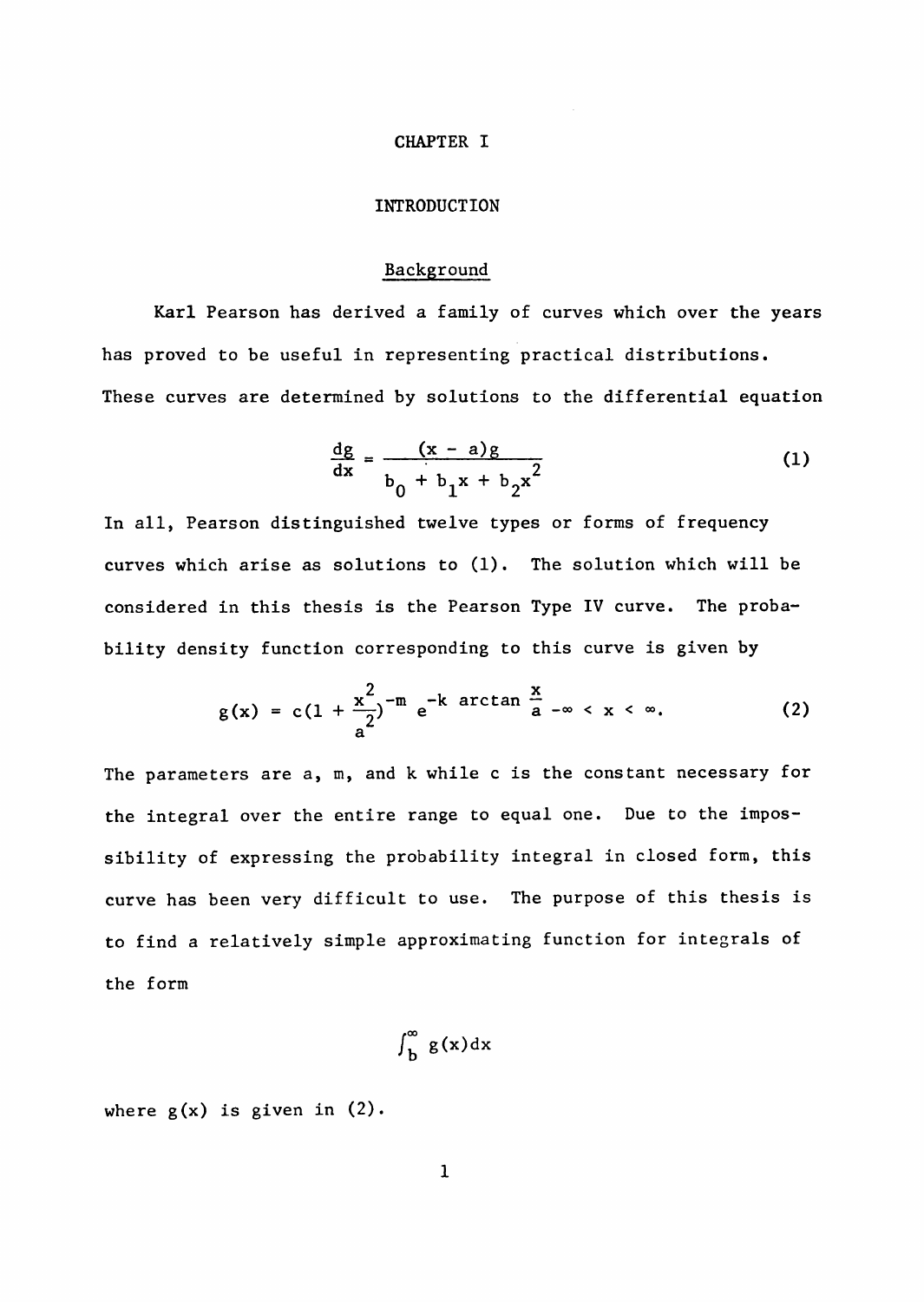Before undertaking this task, it seems to be beneficial to examine further the probability density function itself. The Pearson Type IV distribution can be determined uniquely by its first four moments. The moments about the mean are given by

$$
\mu_1' = -\frac{ak}{r}
$$
\n
$$
\mu_2 = \frac{a^2(r^2 + k^2)}{r^2(r - 1)}
$$
\n
$$
\mu_3 = -\frac{4a^3k(r^2 + k^2)}{r^3(r - 1)(r - 2)}
$$
\n
$$
\mu_4 = \frac{3a^4(r^2 + k^2)\{(r + 6)(r^2 + k^2) - 8k^2\}}{r^4(r - 1)(r - 2)(r - 3)}
$$

where  $r = 2m - 2$ . One should note that in order that  $\mu_2 > 0$  we must  $2/\sqrt{3}$  and  $2/\sqrt{2}$  $\frac{1}{2}$   $\frac{1}{2}$   $\frac{1}{2}$   $\frac{1}{2}$   $\frac{1}{2}$   $\frac{1}{2}$   $\frac{1}{2}$   $\frac{1}{2}$   $\frac{1}{2}$   $\frac{1}{2}$   $\frac{1}{2}$   $\frac{1}{2}$   $\frac{1}{2}$   $\frac{1}{2}$   $\frac{1}{2}$   $\frac{1}{2}$   $\frac{1}{2}$   $\frac{1}{2}$   $\frac{1}{2}$   $\frac{1}{2}$   $\frac{1}{2}$   $\frac{1}{2}$  following expressions for r, k, and a in terms of the first four moments:

$$
r = \frac{6(\beta_2 - \beta_1 - 1)}{(2\beta_2 - 3\beta_1 - 6)}
$$
  
\n
$$
k = \frac{r(r - 2)\sqrt{\beta_1}}{\sqrt{\{16(r - 1) - \beta_1(r - 2)^2\}}}
$$
  
\n
$$
a = \sqrt{\frac{\mu^2}{16} \{16(r - 1) - \beta_1(r - 2)^2\}}.
$$

In order to calculate the constant c, it is necessary to evaluate the integral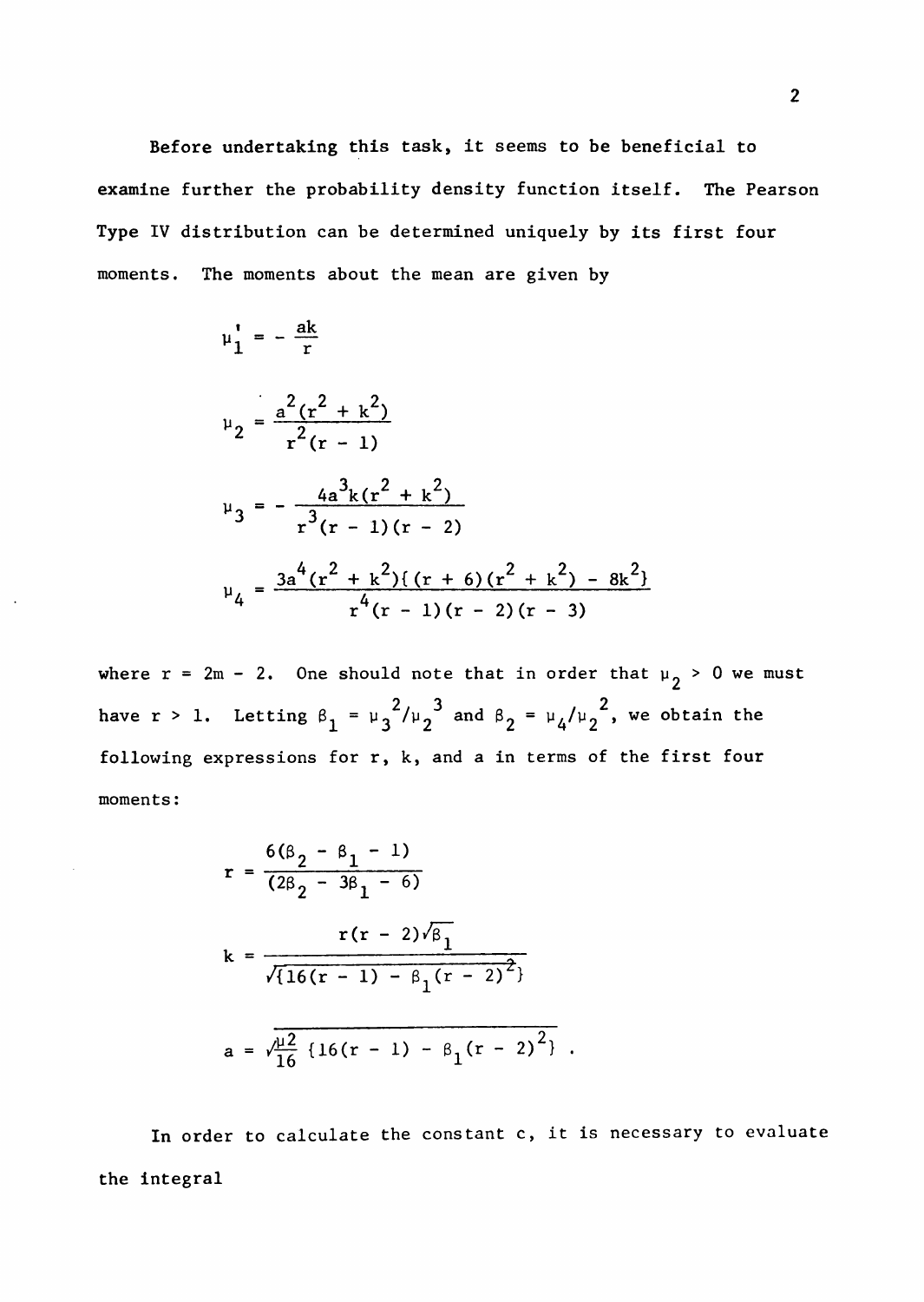$$
\int_{-\infty}^{\infty} (1 + \frac{x^2}{a})^{-m} e^{-k} \arctan \frac{x}{a} dx = \frac{1}{c}.
$$

Making the substitutions  $\frac{1}{6}$  = tan  $\theta$  and a  $2m = r + 2$ , we have

$$
\frac{1}{c} = \int_{-\infty}^{\infty} (1 + \frac{x^2}{a})^{-m} e^{-k \arctan \frac{x}{a}} dx
$$
  
=  $\int_{-\pi/2}^{\pi/2} (1 + \tan^2 \theta)^{-r-2/2} e^{-k\theta} a \sec^2 \theta d\theta$   
=  $\int_{-\pi/2}^{\pi/2} a e^{-k\theta} \sec^{-r} \theta d\theta$   
=  $a \int_{-\pi/2}^{\pi/2} e^{-k} \cos^r \theta d\theta$ .

Pearson has calculated the integral  $\int_{-\pi/2}^{\pi/2} e^{-k\theta} \cos^r \theta d\theta$  and has provided a set of tables [8]. In his notation

$$
F(r, k) = \int_{-\pi/2}^{\pi/2} e^{-k\theta} \cos^r \theta d\theta.
$$

1 Thus we have  $c = \frac{aF(r,k)}{aF(r,k)}$ . The integral  $F(r,k)$  exists in closed form when r is an integer, but in other cases Pearson's tables are needed.

The effect which the parameters have upon the curve is also of some interest. Figures  $1, 2,$  and 3 illustrate the effect upon the curve brought about by a change in a parameter. It can be seen that when  $k = 0$  the curve is symmetric about the mean which is at  $x = 0$ in this case. Figure 1 illustrates the fact that the curve is skew to the right when  $k < 0$  and skew to the left when  $k > 0$ . Of course a change in k also brings about a shift in the mean, since inspection of (2) shows that  $a > 0$ . Figure 2 indicates that if a and k remain fixed an increase in r brings about a decrease in the variance and a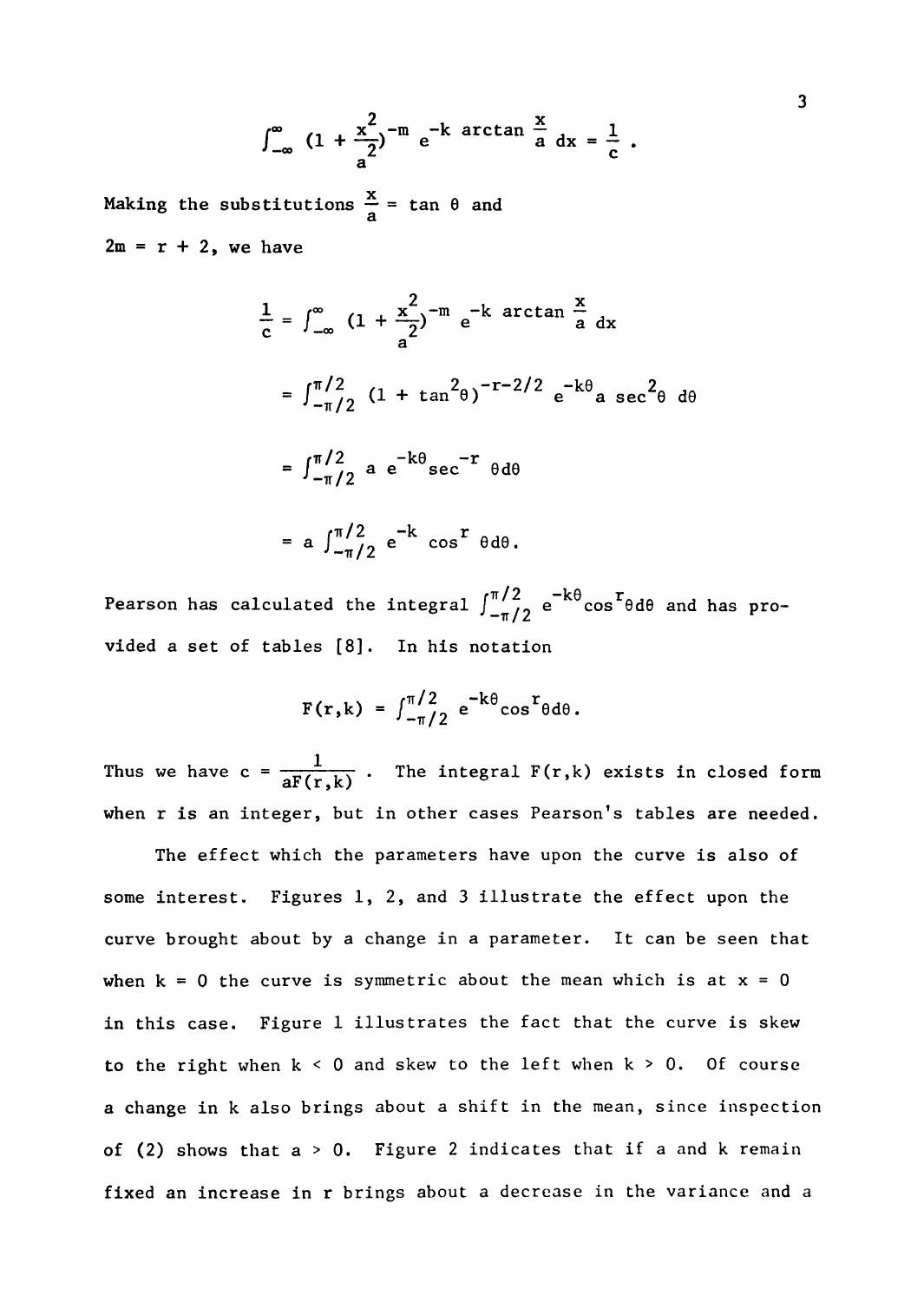**shift in the** mean. One can see by Figure 3 that for r and k fixed, an increase in a results in an increase in the variance and a shift In the mean. These results can also be observed by inspection of **the** density function itself.

#### Previous Estimations of the Integral

As was mentioned before, the probability integral of the Pearson Type IV curve cannot be found directly. This curve is the only one of Pearson's curves for which the probability integral cannot be reduced to known integrals such as Chi-square integrals or Incomplete Gamma-functions. In Pearson's Tables for Statisticians and Biometricians [9] he expresses his regret for the exception. "The series of tables ought to include Tables of the Incomplete G-Function, i.e., the Probability Integral of the Type IV curve, but the age of the present Editor is likely to preclude his superintending any task, which even exceeds in the magnitude of its calculations that of the Incomplete B-Function."

Karl Pearson was 74 years of age when he made this statement, and, as he said, he never did make such a set of tables. Greenwood and Hartley [5] referring to Pearson's above statement added: "Nor is the project likely to commend itself to a contemporary statistician. "

Despite these pessimistic remarks, attempts have been made by L. R. Shenton and J. A. Carpenter [10]. Through the use of Mill's Ratio, Shenton has determined a continued fraction which converges to  $\int_{b}^{\infty} g(x) dx$  when  $\frac{b}{a}$  is positive and to  $\int_{b}^{\infty} g(x) dx - 1$  when  $\frac{b}{a}$  is nega-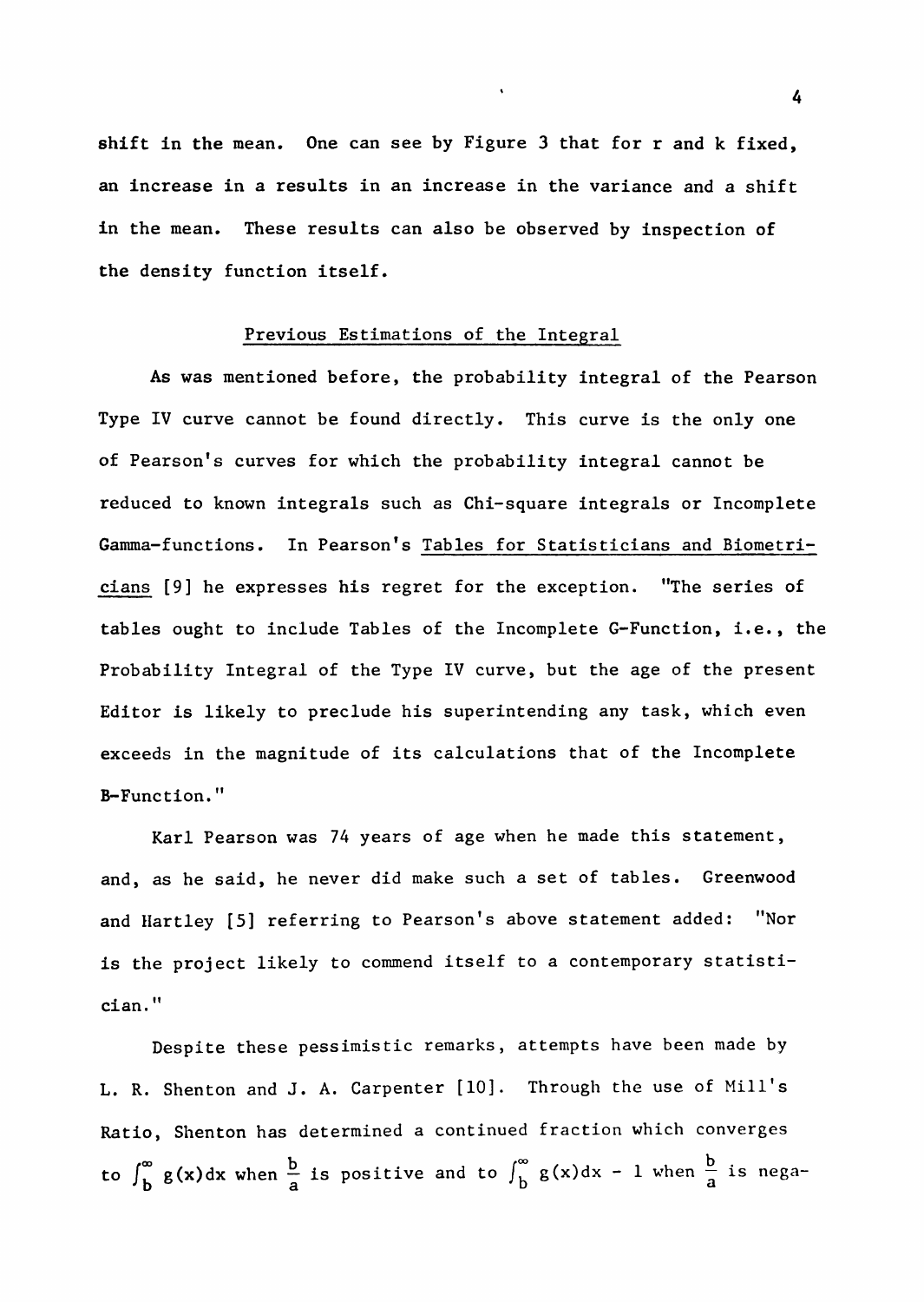

Figure 1. The Effect of a Change in the Parameter k upon the Graph of the Pearson Type IV Probability Curve.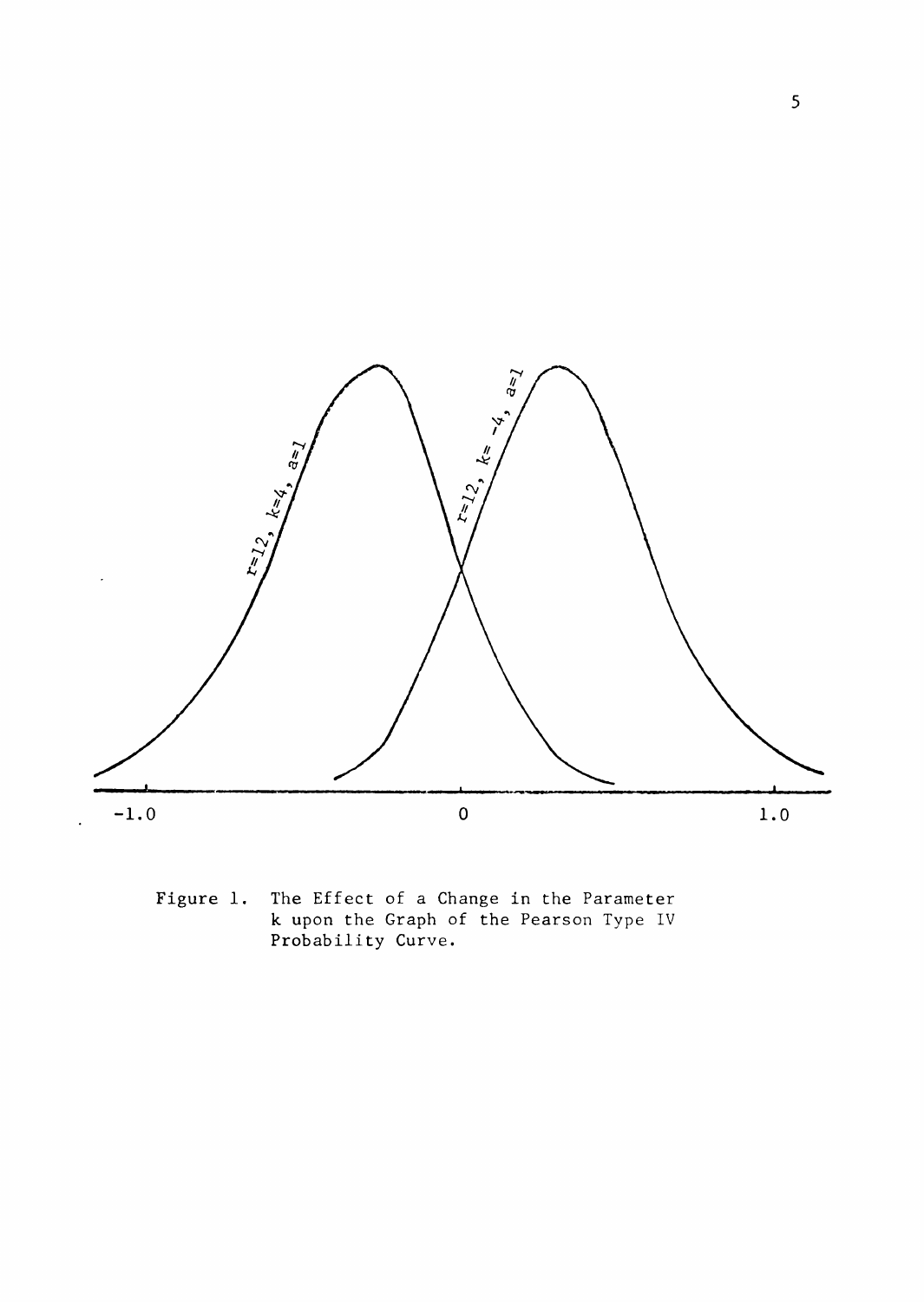

Figure 2. The Effect of a Change in the Parameter r upon the Graph of the Pearson Type IV Probability Curve.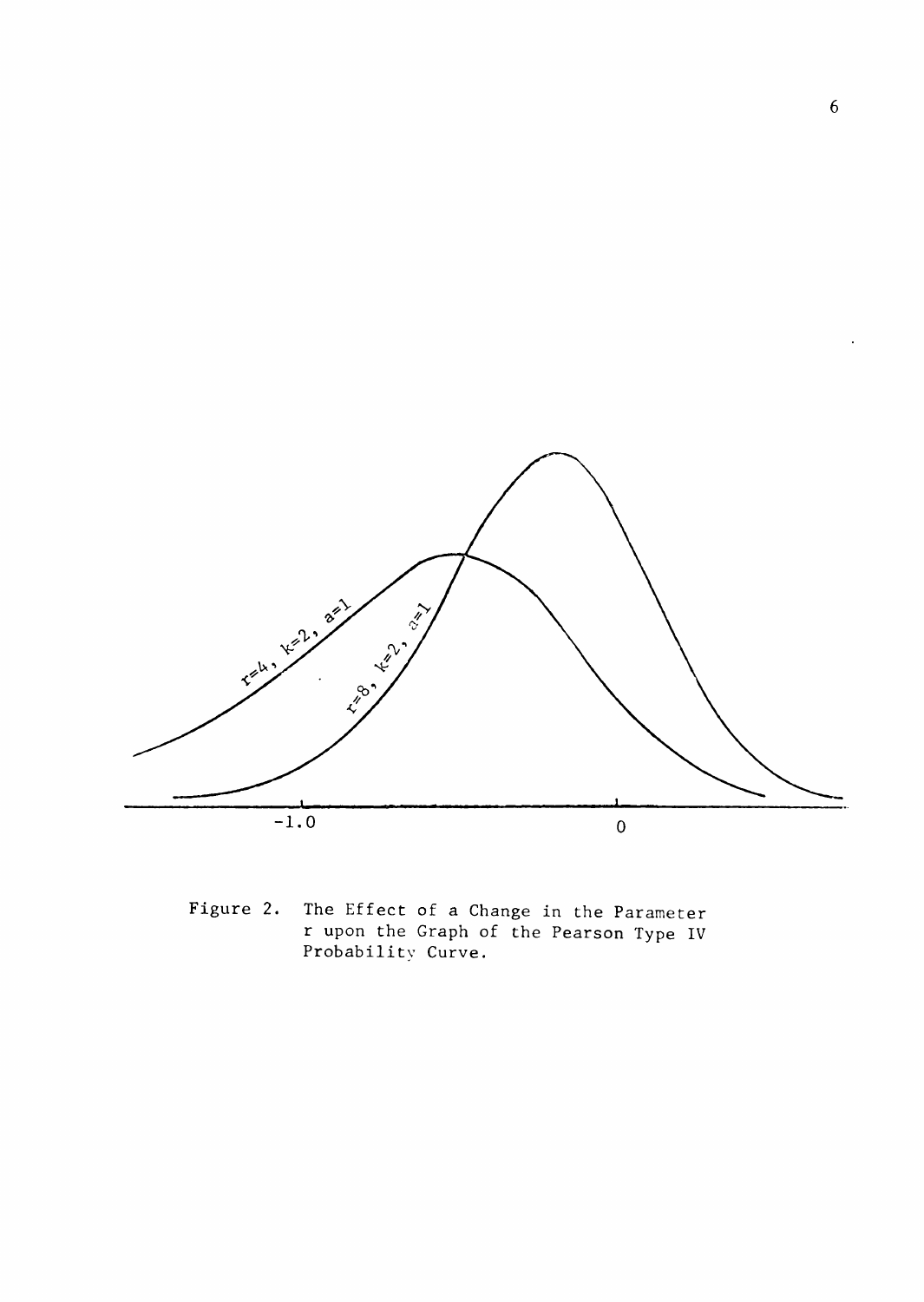

Figure 3. The Effect of a Change in the Parameter a upon the Graph of the Pearson Type IV Probability Curve.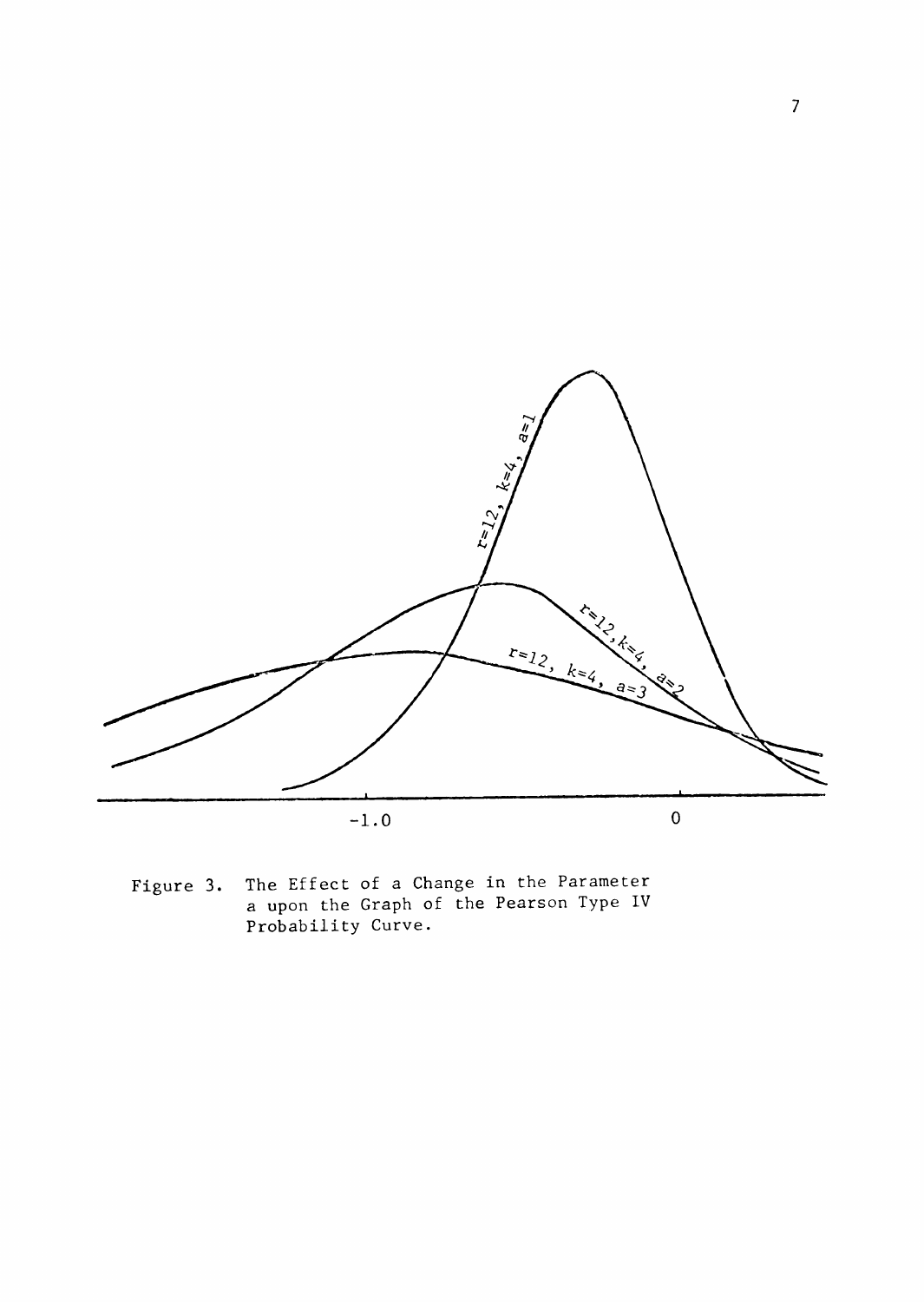tive. This method, however, does have a few shortcomings. When the value  $\frac{b}{a}$  is close to zero, convergence is very slow. This continued fraction expansion, of course, is not a simple approximating function. In the next chapter a truncation of the next chapter a truncation of this continued fraction  $\mathcal{L}(\mathcal{L})$ made in order to have an approximating function comparable in simplicity to the one proposed here for purposes of comparison.

Another method for evaluating the probability integral of the Pearson Type IV curve has been given by N. L. Johnson and Eric Nixon [6]. These men along with D. E. Amos and E. S. Pearson have published a set of tables of percentage points of Pearson curves. Different types of Pearson curves can be associated with different regions in a graph having  $\sqrt{\beta_1}$  and  $\beta_2$  as the coordinate axes where  $\beta_1 = \mu_3^2/\mu_2^3$  and  $\beta_2 = \mu_4/\mu_2^2$ . Since the shapes of the distributions of the system change continuously across the boundaries of the regions, a single method was used in order to evaluate the percentage points of several types which have adjacent regions on the graph. Among these types is the Pearson Type IV curve. For this group, Johnson and Nixon used the Runge-Kutta-Simpson method to integrate a system of differential equations to evaluate the percentage points of the distributions.

Although this is probably an incomplete listing of results published in this area, it does appear that an extensive set of tables does not exist for the probability integral of the Pearson Type IV  $\text{curve}$ 

8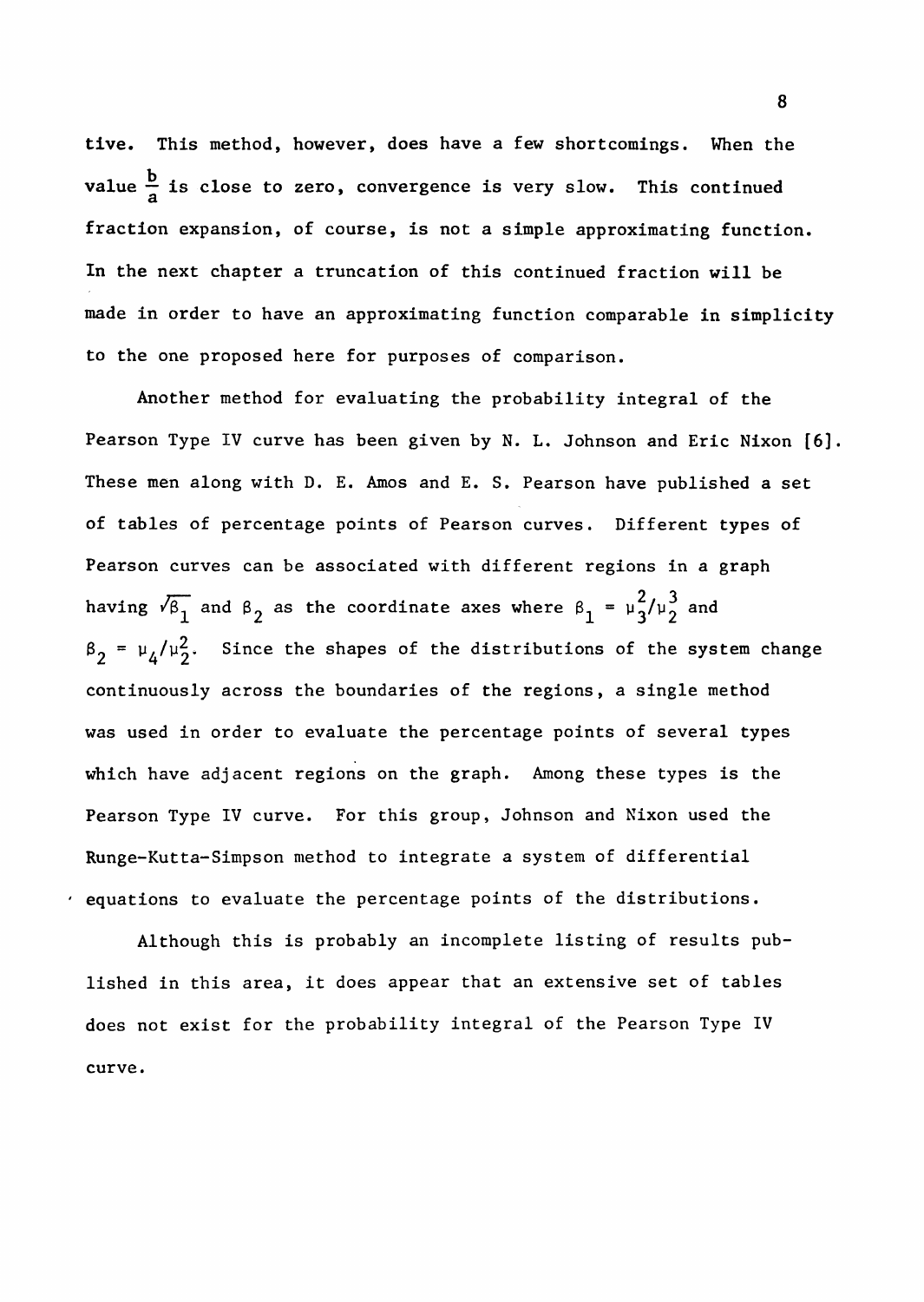#### CHAPTER II

#### DERIVATION OF APPROXIMATING FUNCTIONS

#### The Use of Nonlinear Transformations in Deriving Approximating Functions

In recent literature several nonlinear transformations have been developed which are useful in evaluating numerically improper integrals of the first kind. In an attempt to obtain an approximating function for the Pearson Type IV probability integral, it seems reasonable to investigate the use of some of these transformations. An attempt will be made to obtain a function which approximates

$$
S = \int_{b}^{\infty} g(x) dx
$$

where  $g(x)$  is given in  $(2)$ . Throughout the remainder of this thesis, S and  $g(x)$  will be as above and  $G(t)$  will be given by

$$
G(t) = \int_{b}^{t} g(x) dx.
$$

Moreover, f will denote an arbitrary function while F(t) will be given by

$$
F(t) = \int_{b}^{\infty} f(x) dx,
$$

and  $F(\infty)$  will be given by

$$
F(\infty) = \int_{b}^{\infty} f(x) dx.
$$

It is desirable for the transformation which will be used to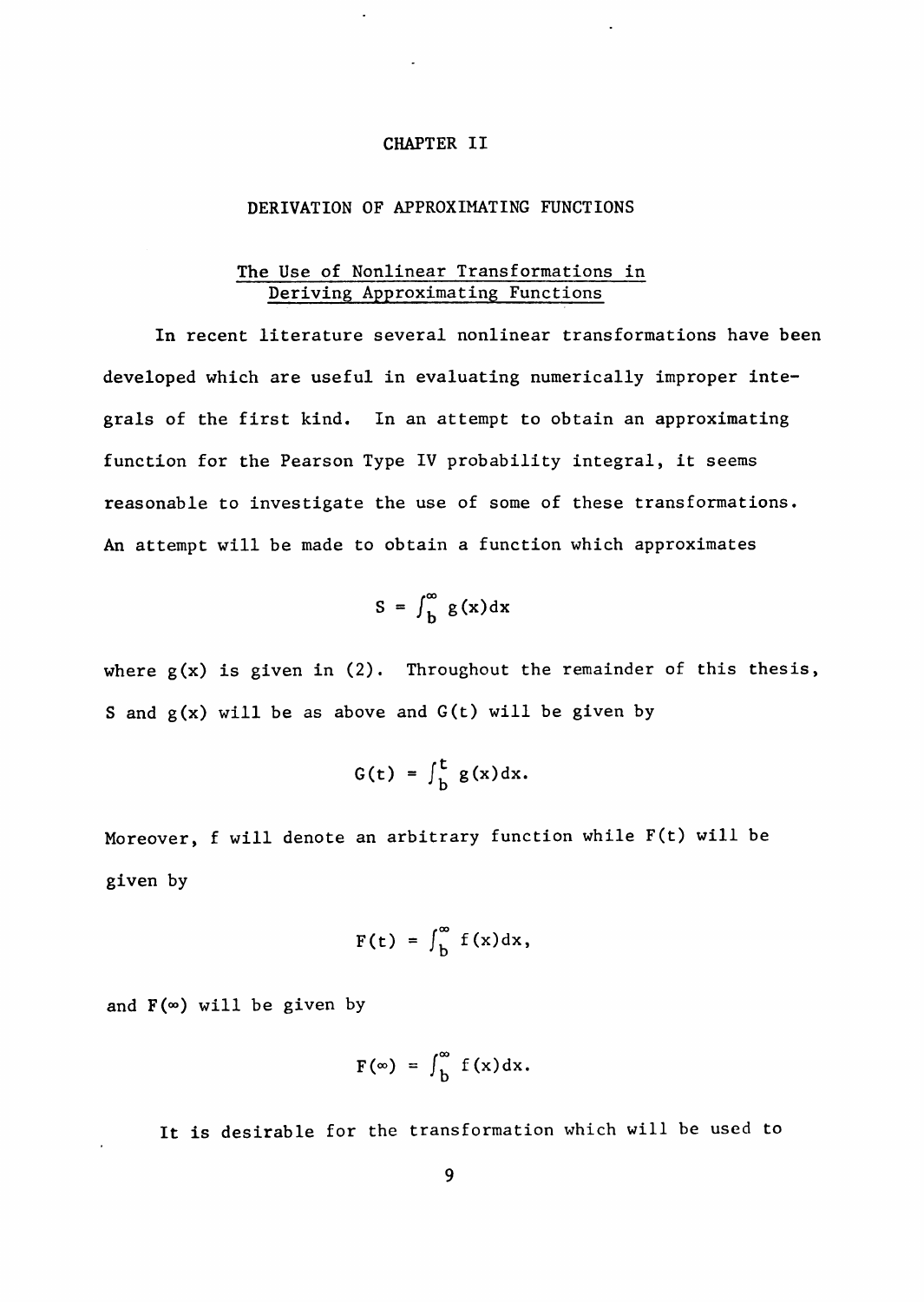**possess certain properties. If A** represents a transformation, **it is clearly desirable that**  $A(t) \rightarrow S$  **as**  $t \rightarrow \infty$ **. Two additional properties which** are desirable for our transformed function to possess are given by the following definition.

Definition 1: If  $A(t)$  and  $B(t)$  are two sequences of real numbers such that lim A(t) = A  $\neq$   $\pm$   $\infty$  and lim B(t) = B  $\neq$   $\pm$   $\infty$ , then we say A(t) converges uniformly better than B(t) on  $(t_0, \infty)$  if and only if  $|A - A(t)| < |B - B(t)|$  for every  $te(t_0, \infty)$ . Further, if  $\lim_{\text{R}} \left| \frac{A - A(t)}{B - B(t)} \right| = 0$ , then we say A(t) converges more rapidly than B(t). t $\rightarrow \infty$ 

Thus, if our transformed function converges uniformly better to S than does  $G(t)$ , the value of the transformation is closer to S than is G(t) for t sufficiently large. The following theorem shows us the relationship between these two concepts.

Theorem 1: If A(t) converges more rapidly than B(t), then there exists a t such that A(t) converges uniformly better than B(t) on o i  $(t_0,\infty)$ .

Proof:

By the hypothesis lim  $\left|\frac{A - A(t)}{B - B(t)}\right| = 0$ . Thus for every  $\epsilon > 0$  there exists a t such that if t is in the interval  $(t\,,\infty)$  then  $\epsilon$   $\epsilon$   $\epsilon$  $\left|\frac{A - A(t)}{B - B(t)}\right|$  <  $\varepsilon$ . Now, let  $\varepsilon = 1$ . Then there is a t such that if  $B - B(t)$ <sup>1</sup>  $t\epsilon(t_0,\infty)$  then  $\left|\frac{A - A(t)}{B - B(t)}\right| < 1$  or  $|A - A(t)| < |B - B(t)|$ .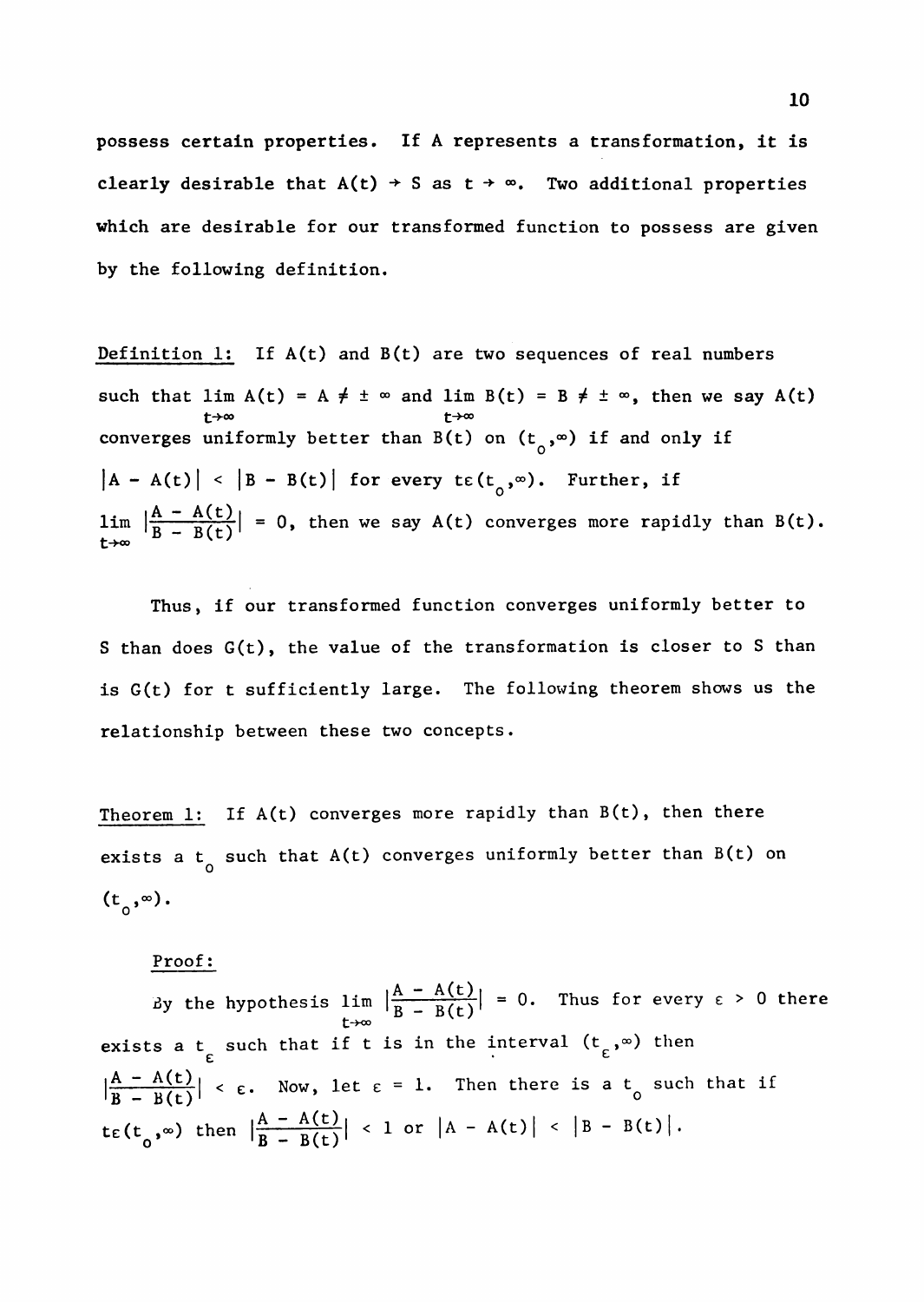As can be seen from the proof of Theorem 1, if the transformed function converges more rapidly than  $G(t)$ , then for a fixed  $\varepsilon$ , arbitrarily small, there is a t<sub>r</sub> such that if te(t<sub>r</sub>,<sup> $\infty$ </sup>) then  $|A(t) - S| < \varepsilon |G(t) - S|$ . Thus it is clear that this would be a desirable property for our transformed function to possess. Also, because of the impossibility of integrating g, the approximating function used must not involve any integration. With these considerations in mind the applicability of certain of these non-linear transformations will be examined.

# The H Transformations

The first type of transformation to be considered is the H n transformation which was given by Gray, Atchison, and McWilliams in [3].

Definition 2: Let  $f \in C^{\frac{(2n-1)}{n}}$  on  $(b, \infty)$ . Then

$$
H_{n}[F(t)] = \frac{\begin{vmatrix} F & f & f^{n} & \cdots & f^{(n-1)} \\ f & f^{n} & \cdots & f^{(n)} \\ \vdots & \vdots & \ddots & \vdots \\ f^{(n-1)} & f^{(n)} & \cdots & f^{(2n-1)} \end{vmatrix}}{f!} t
$$
\n
$$
\vdots
$$
\n
$$
\vdots
$$
\n
$$
\vdots
$$
\n
$$
\vdots
$$
\n
$$
\vdots
$$
\n
$$
\vdots
$$
\n
$$
\vdots
$$
\n
$$
\vdots
$$
\n
$$
\vdots
$$
\n
$$
\vdots
$$
\n
$$
\vdots
$$
\n
$$
\vdots
$$
\n
$$
\vdots
$$
\n
$$
\vdots
$$
\n
$$
\vdots
$$
\n
$$
\vdots
$$
\n
$$
\vdots
$$
\n
$$
\vdots
$$
\n
$$
\vdots
$$
\n
$$
\vdots
$$
\n
$$
\vdots
$$
\n
$$
\vdots
$$
\n
$$
\vdots
$$
\n
$$
\vdots
$$
\n
$$
\vdots
$$
\n
$$
\vdots
$$
\n
$$
\vdots
$$
\n
$$
\vdots
$$
\n
$$
\vdots
$$
\n
$$
\vdots
$$
\n
$$
\vdots
$$
\n
$$
\vdots
$$
\n
$$
\vdots
$$
\n
$$
\vdots
$$
\n
$$
\vdots
$$
\n
$$
\vdots
$$
\n
$$
\vdots
$$
\n
$$
\vdots
$$
\n
$$
\vdots
$$
\n
$$
\vdots
$$
\n
$$
\vdots
$$
\n
$$
\vdots
$$
\n
$$
\vdots
$$
\n
$$
\vdots
$$
\n
$$
\vdots
$$
\n
$$
\vdots
$$
\n
$$
\vdots
$$
\n
$$
\vdots
$$
\n
$$
\vdots
$$
\n
$$
\vdots
$$
\n
$$
\vdots
$$
\n
$$
\vdots
$$
\n
$$
\vdots
$$
\n
$$
\vdots
$$
\n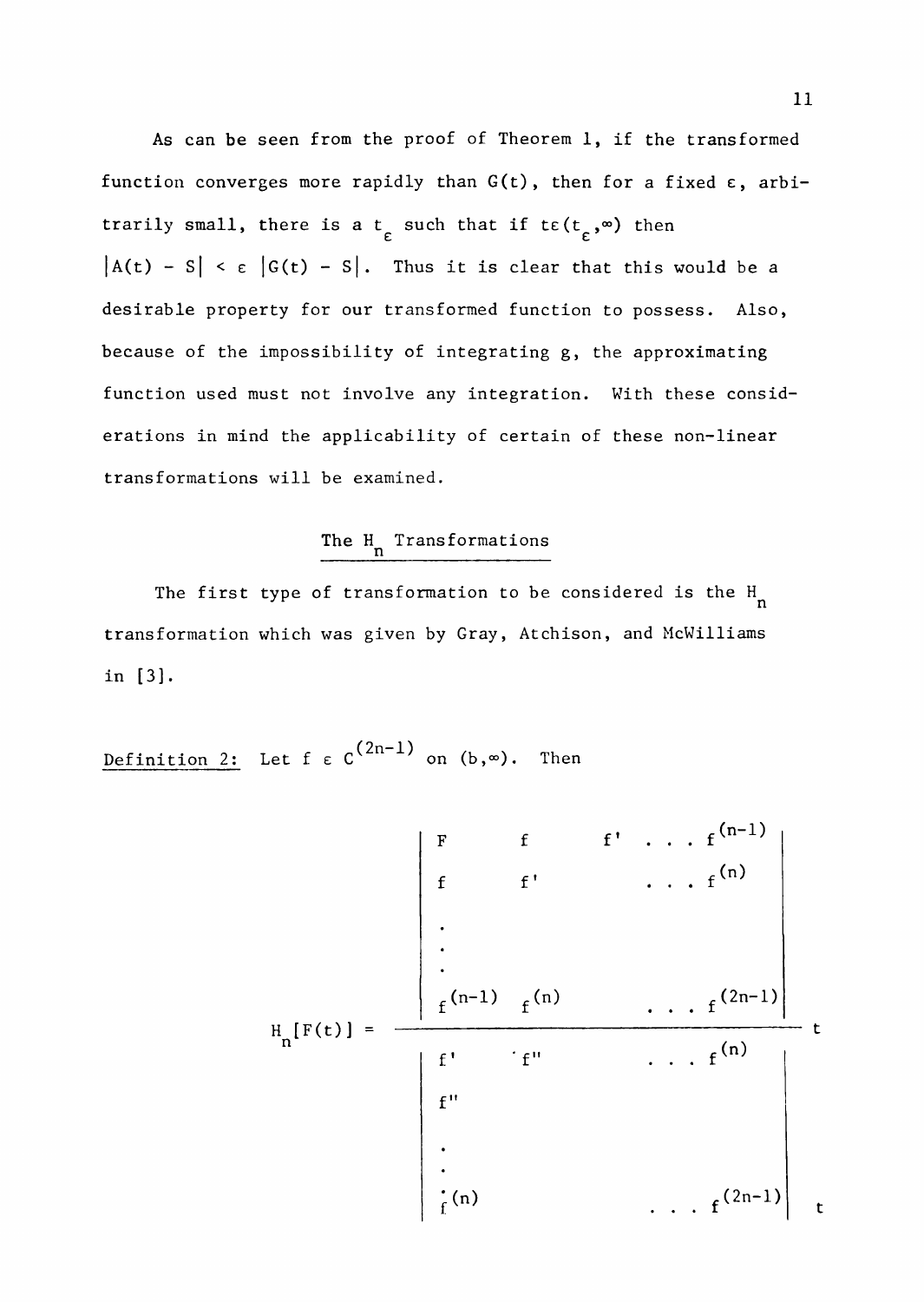where  $F(t) = \int_{b}^{t} f(x) dx$ .

Only  $H_1[G(t)]$  and  $H_2[G(t)]$  will be considered due to the fact that the higher derivatives involve many terms which would tend to make the approximating function more complicated than desired.

From Definition 2 it follows that  $H_1[G(t)]$  is given by

$$
H_{1}[G(t)] = \frac{\begin{vmatrix} G(t) & g(t) \\ g(t) & g'(t) \end{vmatrix}}{\begin{vmatrix} g'(t) \\ g'(t) \end{vmatrix}}
$$
  
= G(t) -  $\frac{g^{2}(t)}{g'(t)}$ .

From (2) it follows that

$$
g(t) = c(1 + \frac{t^2}{a^2})^{-m} e^{-k \arctan \frac{t}{a}}
$$

and

$$
g'(t) = c(1 + \frac{t^2}{a^2})^{-m-1} e^{-k \arctan \frac{t}{a} \left[-\frac{k}{a} - \frac{2mt}{a^2}\right]}
$$
.

Thus

$$
\frac{g^{2}(t)}{g'(t)} = -\frac{c(1+\frac{t^{2}}{a})^{-m+1} e^{-k \arctan \frac{t}{a}}}{\frac{(2mt}{a^{2}} + \frac{k}{a})},
$$

$$
\quad \text{and} \quad
$$

$$
H_1[G(t)] = G(t) + \frac{c(1 + \frac{t^2}{a})^{-m+1} e^{-k \arctan \frac{t}{a}}}{(\frac{2mt}{a^2} + \frac{k}{a})}
$$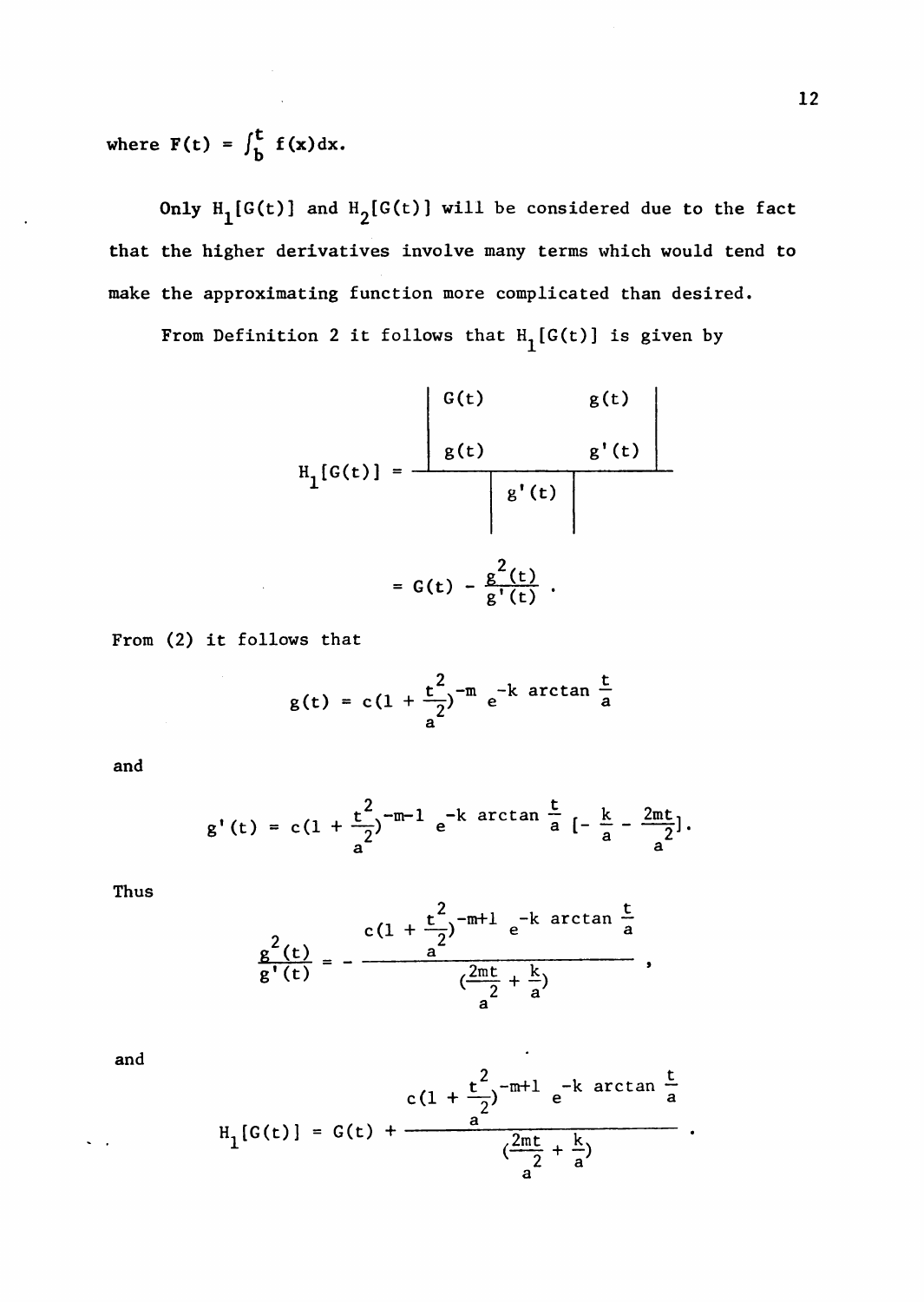Now  $H_1[G(t)]$  will be examined in terms of the considerations mentioned previously. First, Theorem 2 shows that  $H_1[G(t)]$  converges to S as  $t + \infty$ .

Theorem 2: 
$$
H_1[G(t)] \rightarrow S \text{ as } t \rightarrow \infty
$$
.

#### Proof:

 $2^{(n)}$ We see that  $H_1[G(t)] \rightarrow S$  as  $t \rightarrow \infty$  iff  $\frac{6}{s!} \frac{12}{(s+1)} \rightarrow 0$  as  $t \rightarrow$ But, we have that

$$
\frac{g^{2}(t)}{g'(t)} = \frac{c(1 + \frac{t^{2}}{2})^{-m+1} e^{-k \arctan \frac{t}{a}}}{(-\frac{2mt}{a^{2}} - \frac{k}{a})}
$$
\n
$$
= \frac{-ce^{-k \arctan \frac{t}{a}}}{(1 + \frac{t^{2}}{a})^{m-1} (+\frac{2mt}{a^{2}} + \frac{k}{a})}
$$
\nNow, as  $t \to \infty$ , we see that  $-ce^{-k \arctan \frac{t}{a}} \to -ce^{-\frac{k\pi}{2}}$  and  
\n $(1 + \frac{t^{2}}{a})^{m-1} (+\frac{2mt}{a^{2}}) \to \infty$  since we must have  $m > \frac{3}{2}$ . Thus  $\lim_{t \to \infty} \frac{g^{2}(t)}{g'(t)} = 0$ , and we have that  $H_{1}[G(t)] \to S$  as  $t \to \infty$ .

Before examining for more rapid convergence, a few observations should be made. We see that  $H_1[G(t)]$  is not an acceptable approximating function since it involves  $G(t)$ . However, if we consider  $H_1[G(t)]\Big|_{t=b}$ , 1 t = D we have  $G(b) = 0$ , so we eliminate the necessity for integration. However, the question remains as to whether or not  $H_1[G(t)]\Big|_{t=b}$  is a good approximation. If we know that  $H_1[G(t)]$  converges more rapidly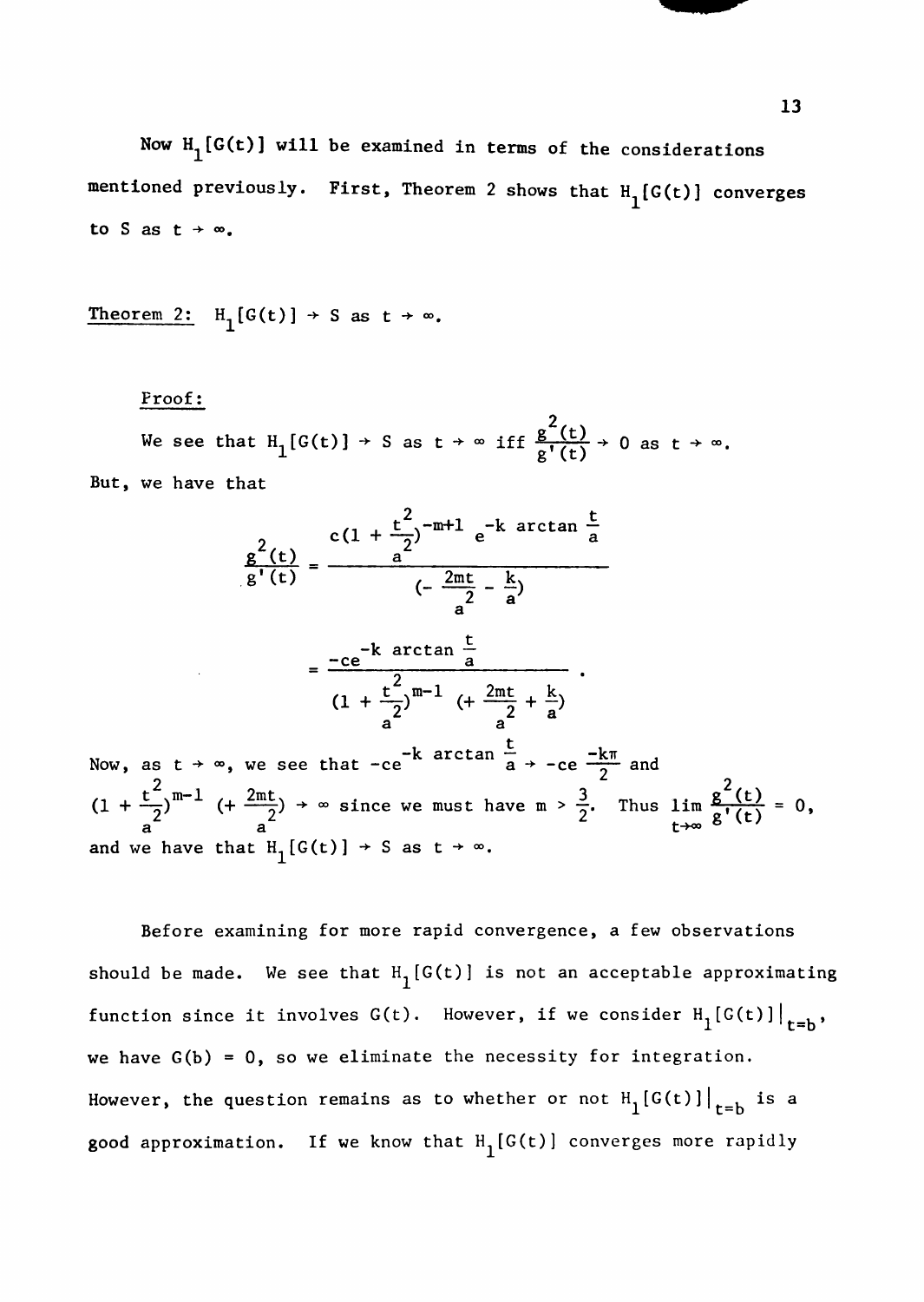to S than does  $G(t)$ , given an arbitrarily small  $\epsilon > 0$ , there is a t<sub>r</sub> such that  $|H_1[G(t)] - S| < \varepsilon |G(t) - S|$  for  $t \varepsilon(t_{\varepsilon}, \infty)$ . If  $b \varepsilon(t_{\varepsilon}, \infty)$  we would know that  $|H_1[G(t)]|_{t=b} - S| < \varepsilon |G(b) - S| = \varepsilon |S|$ . Thus we see that if  $\epsilon$  is small and b is larger than  $t_{\epsilon}$ , then we should obtain good results with  $H_1[G(t)]\Big|_{t=b}$ . If  $H_1[G(t)]$  does not converge more rapidly than G(t) but does converge uniformly better on an interval  $(t_0, \infty)$ , then we only know that  $H_1[G(t)]|_{t=b}$  will be a better estimate for S  $\frac{1}{\sqrt{2}}$  for b larger than t . Even though the single state  $\frac{1}{\sqrt{2}}$ us sufficient reason to believe that  $H_1[G(t)]\Big|_{t=b}$  will be a good estimate in this case we will use it as an approximating function and compare the results we obtain with those for which we do have more rapid convergence. In both cases we expect to obtain the best results tions will only be applied to integrals such that

$$
\int_{b}^{\infty} g(t) \leq .1.
$$

We should first note that  $H_1[G(t)]$  does not converge more rapidly than G(t). To accomplish this we need only show that

$$
\lim_{t\to\infty}\frac{S-H_1[G(t)]}{S-G(t)}\neq 0.
$$

We know that  $\frac{2}{1}$ 

$$
S - H_1[G(t)]
$$
  
\n
$$
\lim_{t \to \infty} \frac{S - G(t) + \frac{g^-(t)}{g^+(t)}}{S - G(t)}
$$
  
\n
$$
= 1 - \lim_{t \to \infty} \frac{g^2(t)}{g^+(t)[G(t) - S]}
$$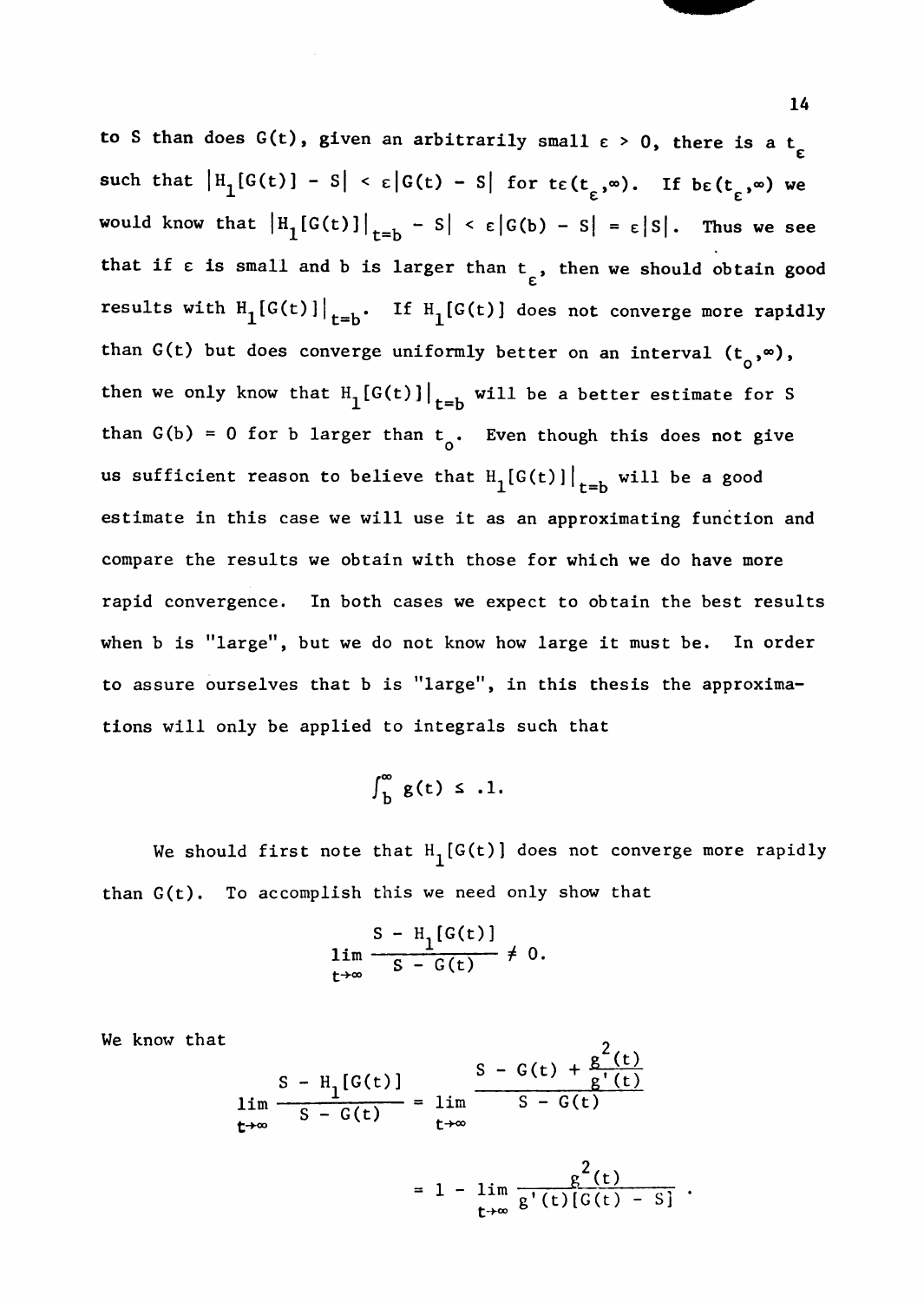Thus we need to show that

$$
\lim_{t\to\infty}\frac{g^2(t)}{g'(t)[G(t)-S]}\neq 1.
$$

Using L'Hospital's rule, we have

ceding paragraph we see that  $\alpha$ 

$$
\lim_{t \to \infty} \frac{g'(t)}{g(t) - S} = \lim_{t \to \infty} \frac{g'(t)2g(t)g'(t) - g^2(t)g''(t)}{[g'(t)]^2g(t)}
$$

$$
= \lim_{t \to \infty} \frac{2[g'(t)]^2 - g(t)g''(t)}{[g'(t)]^2}
$$

$$
= \frac{2m - 1}{2m}
$$

*i* **1.** 

Even though  $H_1[G(t)]$  does not converge more rapidly than  $G(t)$ ,  $H_1[G(t)]$  does possess the less restrictive property that it converges uniformly better on an interval  $(t^o, \infty)$  for some  $t^o$ . Gray and Schucany [4] give a necessary and sufficient condition for the exist- $^{2}$  (  $t \rightarrow \infty$  and  $t \rightarrow \infty$ .

$$
\lim_{t\to\infty}\frac{g^{2}(t)/g'(t)}{G(t)-S}=\frac{2m-1}{2m},
$$

and we know that  $0 < \frac{2m-1}{2m} < 1$ . Later in this thesis we will give some transformations which possess the property that the transformed G(t) converges more rapidly than G(t) to S.

Next, we will consider  $H_2[G(t)]$ .  $H_2[G(t)]$  possesses the same properties as does  $H^1(G(t))$  in that it converges to S but does not converge more rapidly than G(t). The criteria for this can be found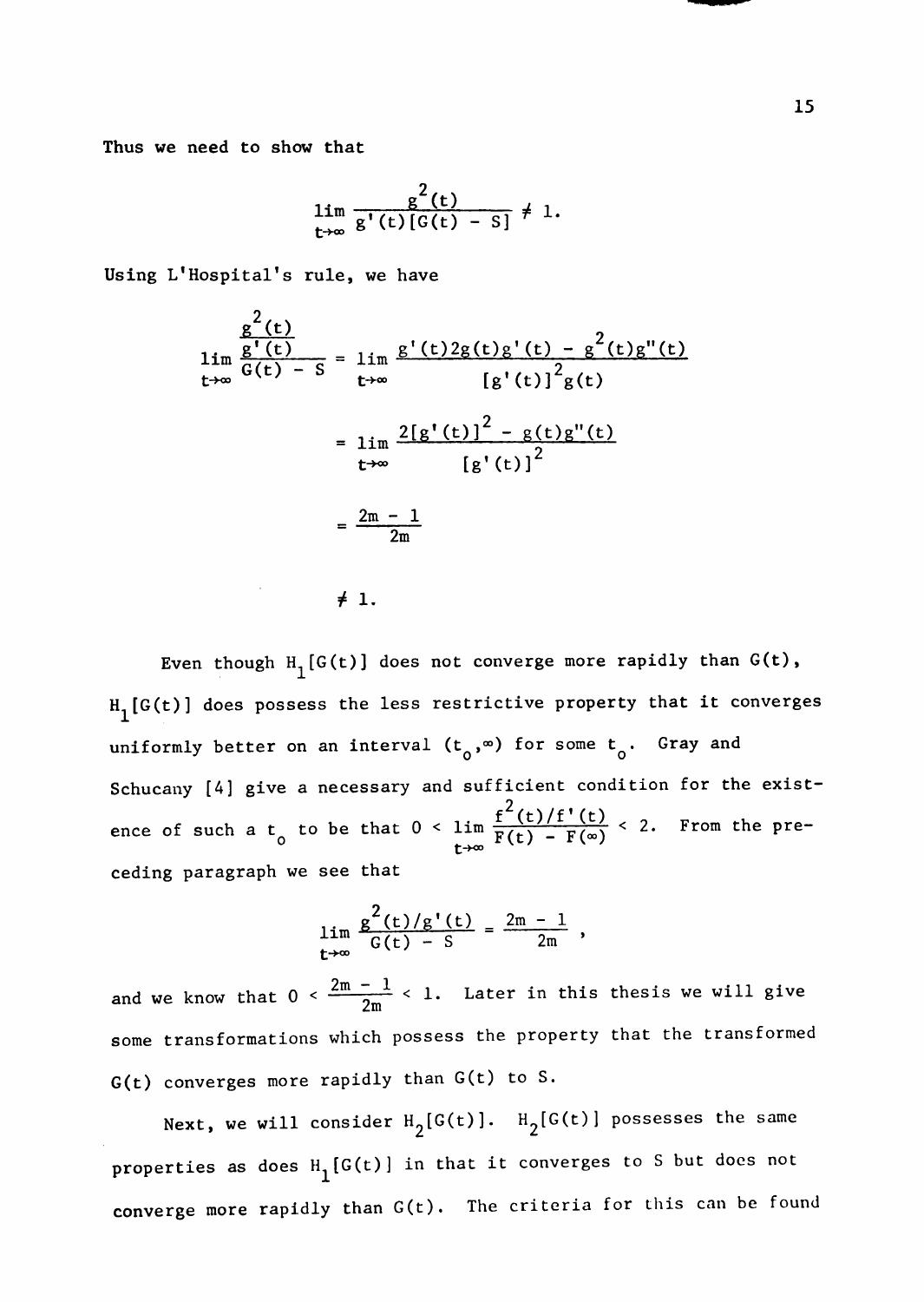in [3]. For an approximating function we will use  $H_{\alpha}[G(t)]$  , which  $2^{2}$ Is given by

$$
H_{2}[G(t)]|_{t=b} = \frac{\begin{vmatrix} G & g & g'' & g'' \\ g & g'' & g'' \end{vmatrix}}{\begin{vmatrix} g'' & g'' \\ g'' & g''' \end{vmatrix}}_{b}
$$

$$
= \frac{2gg'g'' - g^{2}g''' - (g')^{3}}{g'g''' - (g'')^{2}}_{b}.
$$

We have

$$
g''(x) = c(1 + \frac{x^2}{a^2})^{-m-2} e^{-k \arctan{\frac{x}{a}}}(1 + \frac{x^2}{a^2}) (\frac{-2m}{a^2}) + \frac{k^2}{a^2} + \frac{2(2m + 1)kx}{a^3} + \frac{4(m + 1)mx^2}{a^4},
$$

and

$$
g'''(x) = c(1 + \frac{x^2}{a})^{-m-3} e^{-k \arctan \frac{x}{a} \left[ \frac{k}{3} (6m - k^2 + 2) + \frac{6x}{4} \right]}
$$
  
•  $(m + 1)(2m - k^2) - \frac{6kx^2}{a} (2m + 1)(m + 1)$   
•  $-\frac{4mx^3}{a} (2m + 1)(m + 1)$ .

Thus

$$
H_2[G(t)]|_{t=b} = \frac{ce^{-k \arctan \frac{t}{a} (1 + \frac{t^2}{a})^{-m+1} [2AB - C - A^3]}}{[AC - B^2]}
$$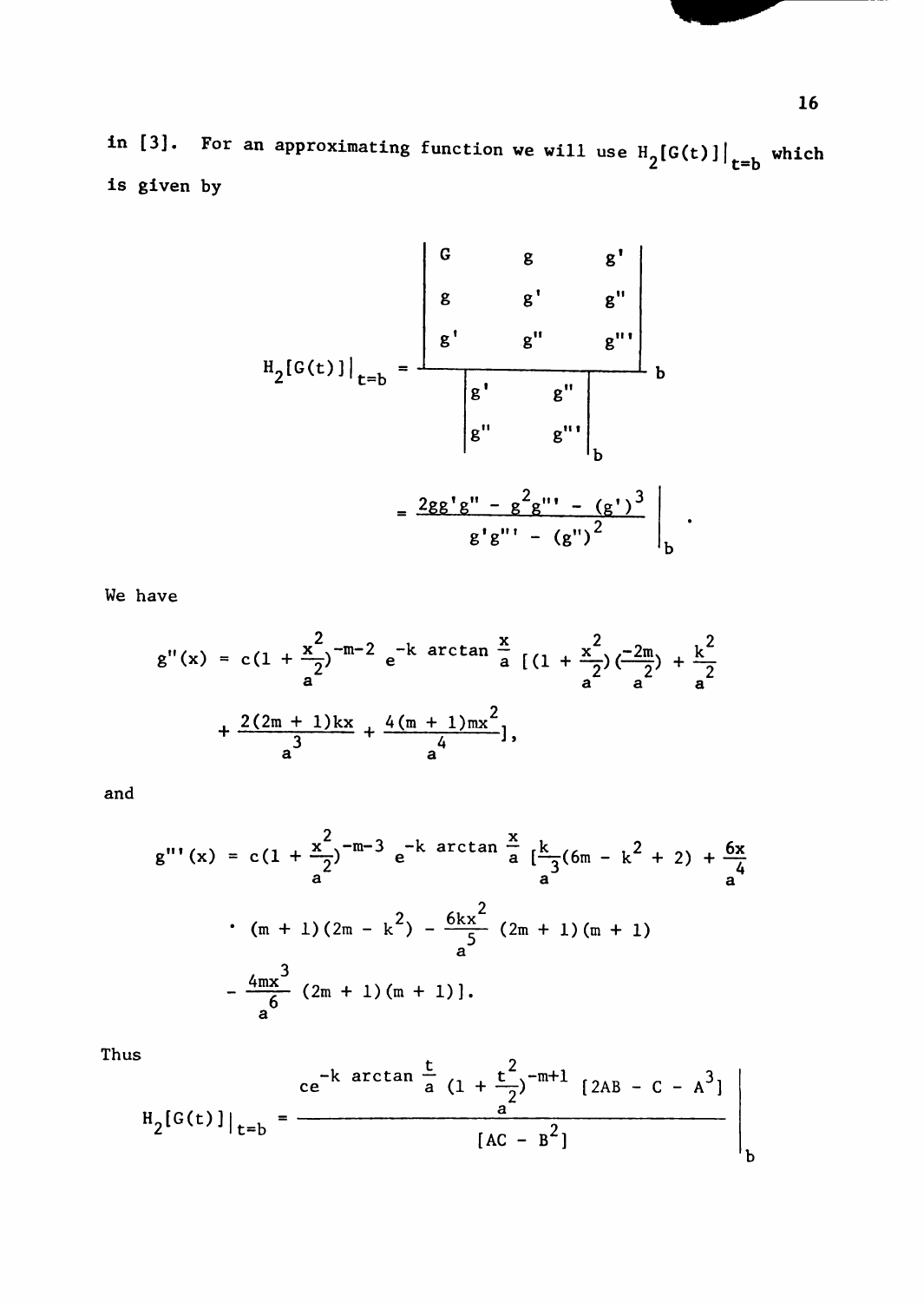where A = - 
$$
(\frac{k}{a} + \frac{2mt}{a^2})
$$
  
\nB =  $\frac{k^2 - 2m}{a^2} + \frac{2kt(2m + 1)}{a^3} + \frac{2mt^2(2m + 1)}{a^4}$   
\nC =  $\frac{k(6m - k^2 + 2)}{a^3} + \frac{6t(m + 1)(2m - k^2)}{a^4}$   
\n $\frac{6kt^2(2m + 1)(m + 1)}{a^5} - \frac{4mt^3(2m + 1)(m + 1)}{a^6}$ .

Some results have been recorded in Table 2. As can be seen, these two approximations give quite good results even though the corresponding transformed functions do not converge more rapidly to S than sponding transformed functions do not converge more rapidly to  $\mathcal{C}(t)$ 

#### The L Transformation

Although H<sub>1</sub>[G(t)]| $_{t=b}$  and H<sub>2</sub>[G(t)]|  $_{t=b}$  give satisfactory results, it would seem desirable to use a transformation which does possess the property that the transformed function converges more rapidly than G(t). It is possible to find such a transformation, and we shall follow the line of development of such a transformation below.

We noticed that  $H_1[G(t)]$  did not converge more rapidly since

 $^{2}$ ( 1  $\lim_{t \to \infty} G(t) - S$  /  $\lim_{t \to \infty} G(t)$  $t \rightarrow \infty$   $\rightarrow$   $\rightarrow$   $\rightarrow$   $\rightarrow$ transformation of the form  $L[F(t)] = F(t) - a \frac{1}{f'(t)}$  where a is given by  $a = \lim_{n \to \infty} \frac{f(t) - f(\infty)}{n}$ , and a is assumed to exist. It would seem t- $\infty$  f (t)/f'(t) that the values of the integrals  $F(t)$  and  $F(\infty)$  are necessary in order to evaluate a. However, this is not always true as the following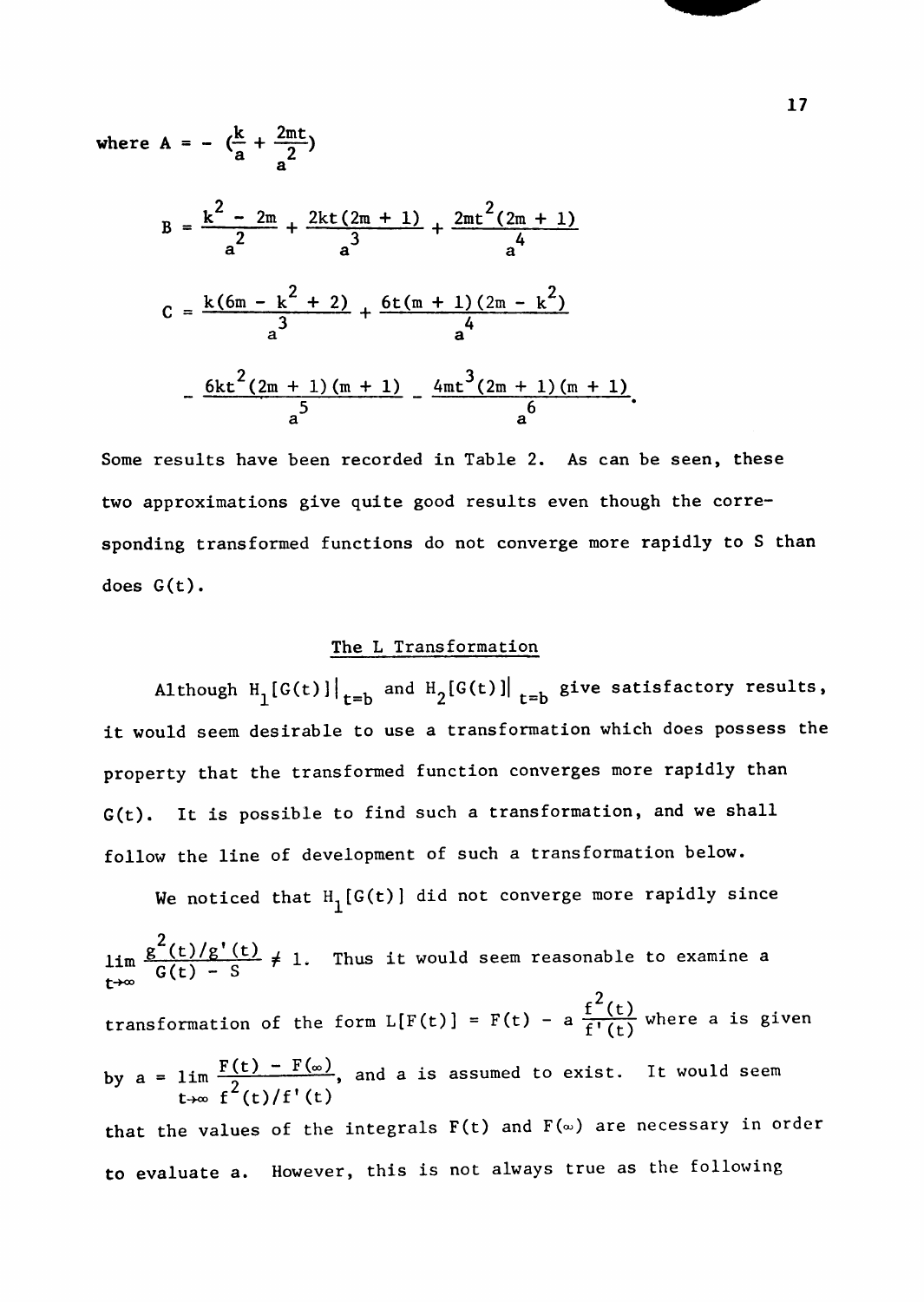considerations show. If  $\lim_{t\to\infty} \frac{f^2(t)}{f'(t)} = 0$ , then we may use L'Hospital's rule. Thus we obtain

$$
a = \lim_{t \to \infty} \frac{F(t) - F(\infty)}{f^{2}(t)/f'(t)} = \lim_{t \to \infty} \frac{f(t)}{2[f'(t)]^{2}f(t) - f^{2}(t)f''(t)}
$$

$$
[f'(t)]^{2}
$$

$$
= \lim_{t\to\infty} \frac{\left[f'(t)\right]^2}{2\left[f'(t)\right]^2 - f(t)f''(t)}
$$

One should notice that we may use this alternative form for a since we know that  $\lim \frac{g^{2}(t)}{g'(t)} = 0$ . Theorems 3 and 4 show that  $L[F(t)]$ possesses the properties which we desire.

Theorem 3:  $L[F(t)] \rightarrow F(\infty)$  as  $t \rightarrow \infty$ .

#### Proof:

 $^{2}$  (  $\mathcal{L}(\mathfrak{c})$ We consider two cases:

$$
\lim_{t \to \infty} \frac{af^{2}(t)}{f'(t)} = \lim_{t \to \infty} \frac{F(t) - F(\infty)}{f'(t)} \frac{f^{2}(t)}{f'(t)}
$$

$$
= \lim_{t \to \infty} [F(t) - F(\infty)]
$$

$$
= 0.
$$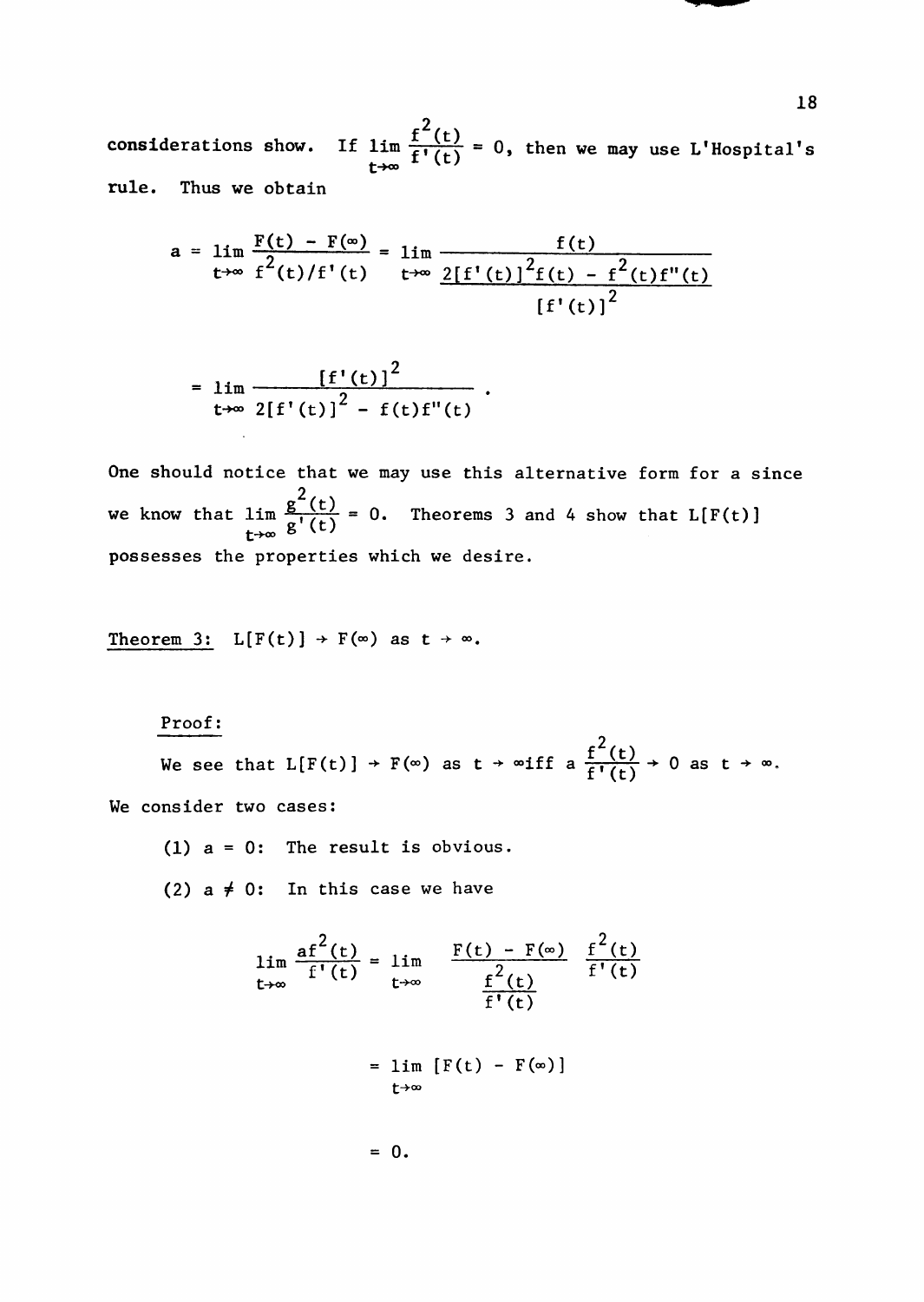**Theorem 4:** If  $a \neq 0$ , then  $L[F(t)] \rightarrow F(\infty)$  more rapidly than  $F(t)$  as  $t + \infty$ .

Proof:

We need to show that 
$$
\lim_{t \to \infty} \frac{F(\infty) - L[F(t)]}{F(\infty) - F(t)} = 0.
$$
  
Now, 
$$
\frac{F(\infty) - L[F(t)]}{F(\infty) - F(t)} = \frac{F(\infty) - F(t) + a \frac{f^{2}(t)}{f'(t)}}{F(\infty) - F(t)} = \frac{a \frac{f^{2}(t)}{f'(t)}}{F(\infty) - F(t)} + 1.
$$

Thus

$$
\lim_{t \to \infty} \frac{F(\infty) - L[F(t)]}{F(\infty) - F(t)} = \lim_{t \to \infty} \left[ 1 + \frac{a \frac{f^{2}(t)}{f'(t)}}{F(\infty) - F(t)} \right]
$$

$$
= 1 + a(-\frac{1}{a})
$$

$$
= 0.
$$

 $\ddot{\phantom{0}}$ 

**It** should be noted that more rapid convergence is not achieved if a = 0 since in this case  $L[F(t)] = F(t)$ . Also, one should note that if  $a = 1$ , then  $L[F(t)] = H_1[F(t)]$ . The following theorem gives a further criterion for  $L[F(t)]$  to reduce to  $H^1_F(f)$ .

Theorem 5: If  $\lim \frac{f(t)-f(t)}{2} = 1$ , then  $L[F(t)] = H_1[F(t)]$ . t- $\star$   $\sigma$   $\left[ f'(t) \right]^-$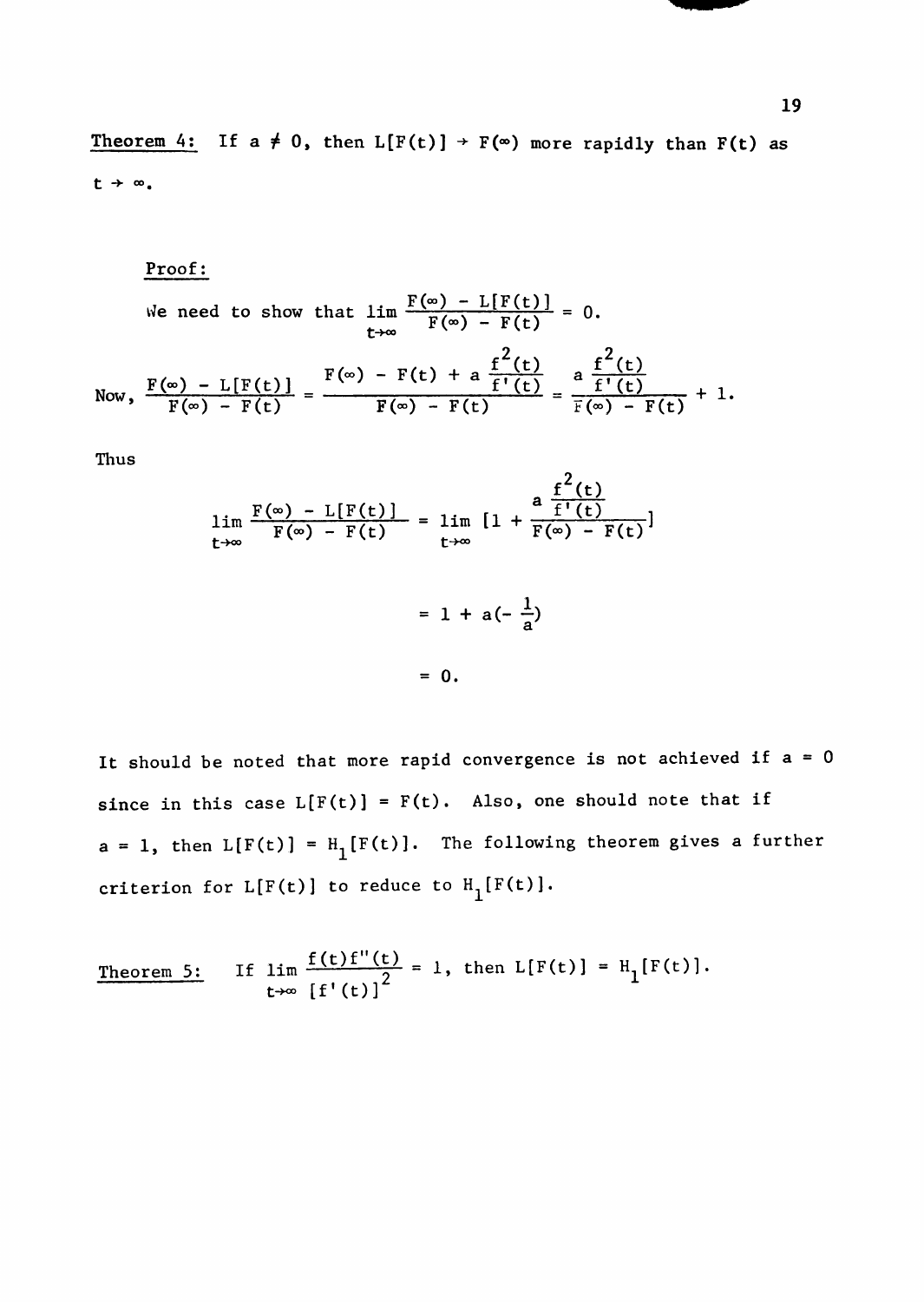Proof:

$$
a = \lim_{t \to \infty} \frac{F(t) - F(\infty)}{f^2(t)} = \lim_{t \to \infty} \frac{f(t)}{f'(t)} \frac{f'(t)}{f'(t)} = \lim_{t \to \infty} \frac{f'(t) - f^2(t)f''(t)}{f'(t)^2}
$$
\n
$$
= \lim_{t \to \infty} \frac{[f'(t)]^2}{2[f'(t)]^2 - f(t)f''(t)} = \lim_{t \to \infty} \frac{1}{2 - \frac{f(t)f''(t)}{f'(t)^2}}
$$
\n
$$
= 1 \text{ when } \lim_{t \to \infty} \frac{f(t)f''(t)}{f'(t)^2} = 1.
$$

Now we will consider the use of  $L[G(t)]$  as an approximating function. As before, we must use  $L[G(t)]\Big|_{t=b}$  to avoid having to perform any integration. To evaluate a we notice that  $a = 1$ im  $\frac{G(t) - S}{2} = \frac{2m}{2m - 1}$  as previously noted.  $\frac{g^2(t)}{h^2}$   $\frac{2m-1}{h^2}$ **g'(t )** 

Thus for the approximating function  $L[G(t)]\Big|_{t=b}$ , we have

$$
L[G(t)]_{t=b} = -\frac{2m}{2m - 1} \frac{g^{2}(t)}{g'(t)}|_{t=b}
$$
  

$$
= \frac{2m}{2m - 1} \frac{e^{2m - 1}e^{-k \arctan \frac{t}{a}}}{\frac{e^{2m - 1}}{a} \frac{2m + k}{a}} e^{-k \arctan \frac{t}{a}}
$$

The fact that L[G(t)] converges more rapidly than G(t) leads us to expect that beyond a certain point we will get better results with this approximation than with  $G(t)$ ,  $H_1[G(t)]$ , and  $H_2[G(t)]$ . However, Table 2 shows us that these results are generally not better in the ranges of b under consideration.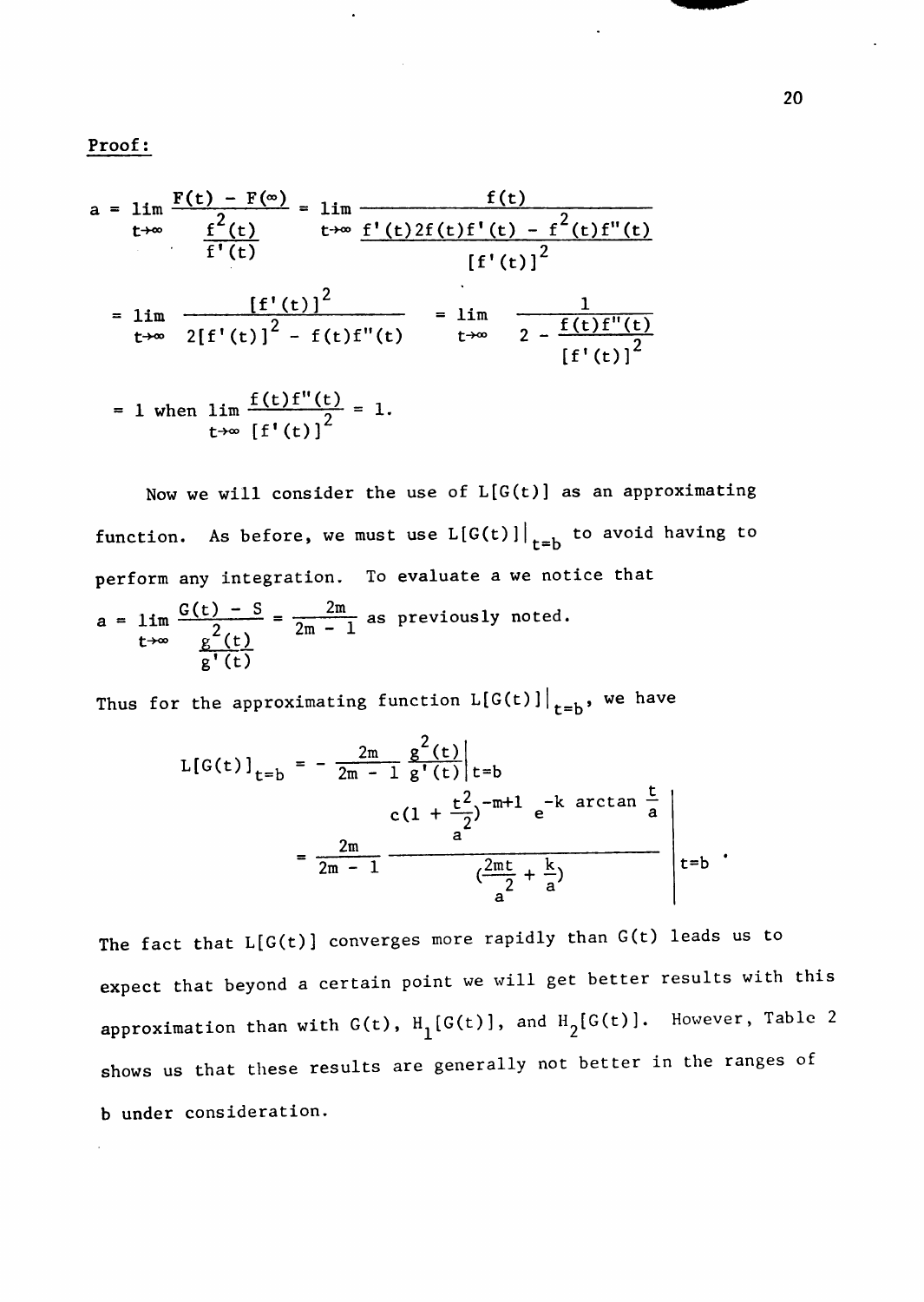# The  $B_1$  Transformation

Another transformation which seems to have possibilities for our use is the  $B_1$  transformation given by Gray and Schucany in [4].

Definition 3: If f is differentiable on  $(b, \infty)$  and  $F(t) = \int_1^L f(x)dx$ ,  $\mathbf{p}$ then

$$
B_1[F(t)] = F(t) - \frac{tf^2(t)}{tf'(t) + f(t)}
$$
 when  $tf'(t) + f(t) \neq 0$ .

This transformation has the properties which we would like our transformation to have as the following theorems show.

Theorem 6: 
$$
\lim_{t \to \infty} B_1[G(t)] = S
$$

Proof:

We need to show that 
$$
\frac{tg^2(t)}{tg'(t) + g(t)} \to 0 \text{ as } t \to \infty.
$$

$$
\frac{tg^{2}(t)}{tg'(t) + g(t)}
$$
\n
$$
tc^{2}(1 + \frac{t^{2}}{2})^{-2m} e^{-2k \arctan \frac{t}{a}}
$$
\n
$$
t c(1 + \frac{t^{2}}{a})^{-m-1} e^{-k \arctan \frac{t}{a} (-\frac{k}{a} - \frac{2mt}{a}) + c(1 + \frac{t^{2}}{a})^{-m} e^{-k \arctan \frac{t}{a}}
$$
\n
$$
= \frac{-ce^{-k \arctan \frac{t}{a}}}{(1 + \frac{t^{2}}{a})^{m}}
$$

$$
(1 + \frac{t^{2}}{a})^{m-1} \left(\frac{k}{a} + \frac{2mt}{a^{2}}\right) - \frac{a^{2}}{t}
$$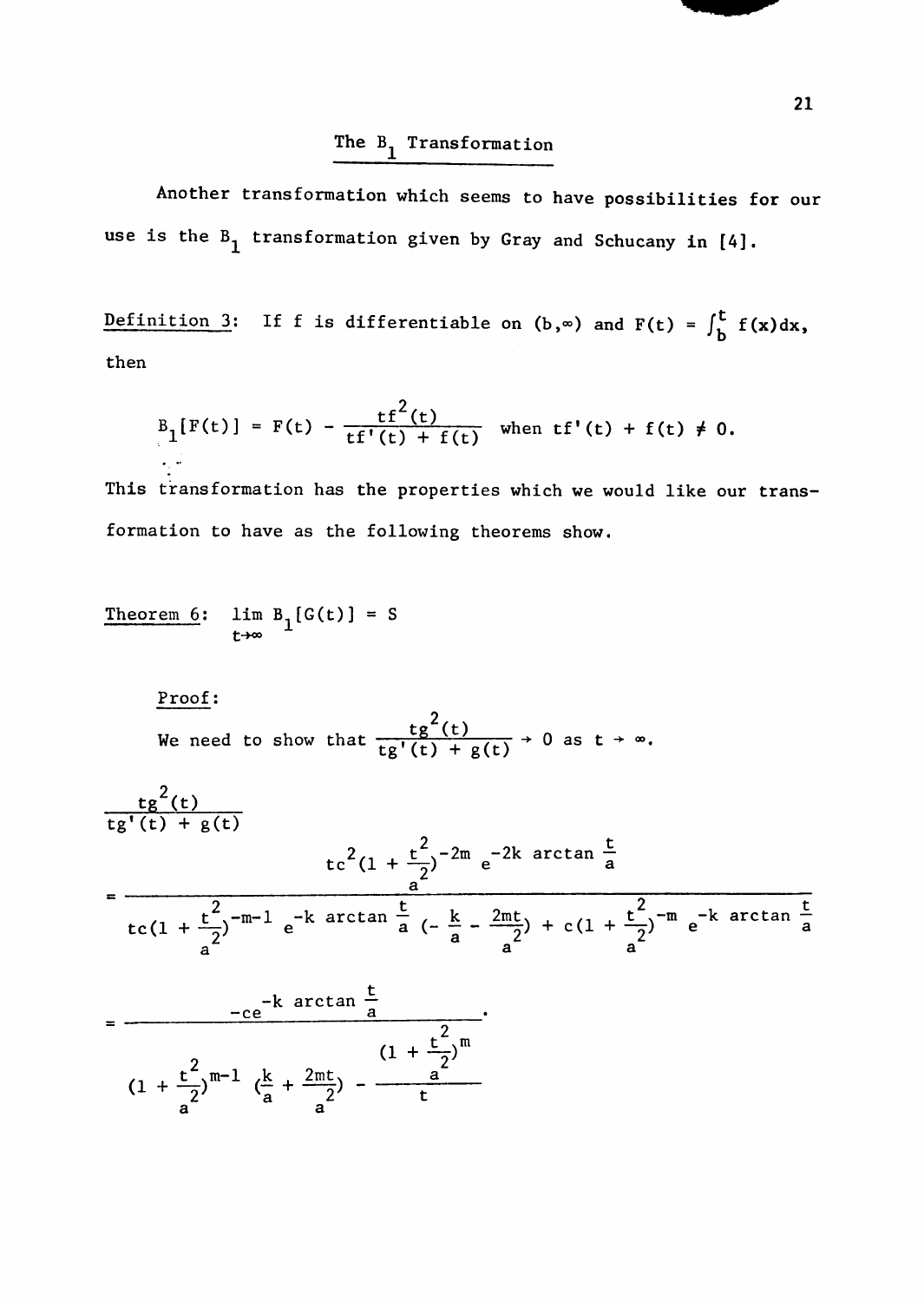Now as  $t \to \infty$ , the numerator approaches -ce -  $\frac{k\pi}{2}$ , and as  $t \to \infty$ , the denominator approaches  $\infty$ . Thus as  $t \rightarrow \infty$ ,

$$
\frac{\mathrm{tg}^2(\mathrm{t})}{\mathrm{tg}'(\mathrm{t})+\mathrm{g}(\mathrm{t})}\rightarrow 0.
$$

Now  $B_1[G(t)]$  also has the desirable property that  $B_1[G(t)]$  converges to S more rapidly than G(t). In order to prove this we must first prove the following lemma.

Lemma 1: If lim  $tf(t) = 0$  and  $\lim_{t \to 0} \frac{f(t)}{f(t)} + f(t)$  exists and is finite  $t \rightarrow \infty$   $t \rightarrow \infty$   $t \rightarrow \infty$   $t \rightarrow \infty$ but not zero, then  $B_1[F(t)]$  converges more rapidly than  $F(t)$  to  $F(\infty)$ .

#### Proof:

We need to show

$$
\lim_{t\to\infty}\frac{F(\infty) - B_1[F(t)]}{F(\infty) - F(t)} = \lim_{t\to\infty}\frac{F(\infty) - F(t) + \frac{tf^2(t)}{tf'(t) + f(t)}}{F(\infty) - F(t)}
$$

$$
= 1 - \lim_{t \to \infty} \frac{tf^{2}(t)}{[tf'(t) + f(t)][F(t) - F(\infty)]} = 0.
$$

 $2^{\prime}$ Inus we need to show that  $\lim_{t \to \infty} \frac{f(t^{*}(t) + f(t)) [F(t) - F(\infty)]}{t^{*}}$ 

$$
\lim_{t\to\infty}\frac{tf^{2}(t)}{[tf'(t)+f(t)][F(t)-F(\infty)]}=\lim_{t\to\infty}\frac{f(t)}{[tf(t)]^{t}}\frac{tf(t)}{F(t)-F(\infty)}.
$$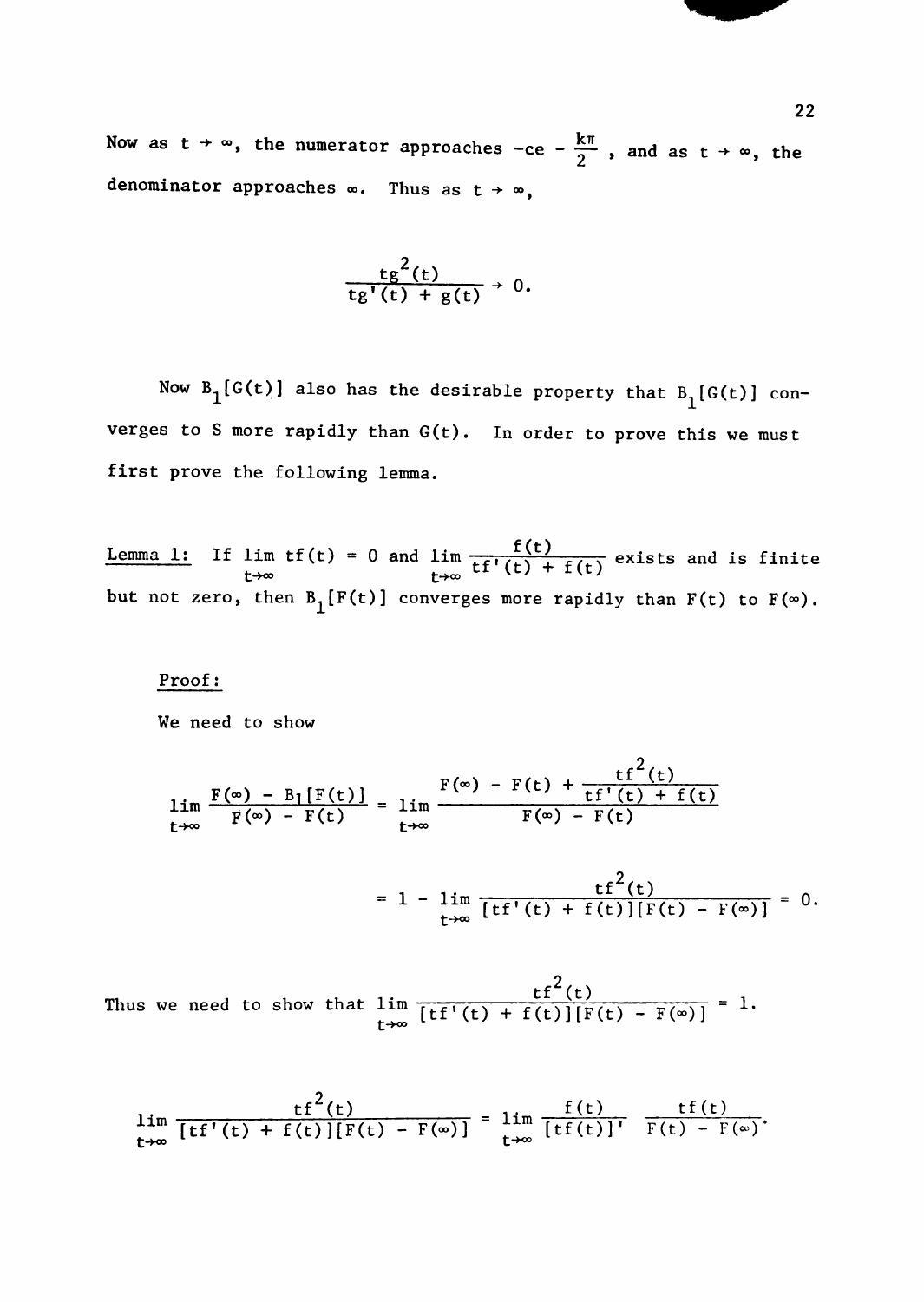By hypothesis  $\frac{1}{\left[tf(t)\right]^T}$  exists and is not zero.

Now tf(t) and  $F(t) - F(\infty)$  approach zero as  $t \to \infty$ , so by L'Hospital's rule,

$$
\lim_{t\to\infty}\frac{tf(t)}{F(t)-F(\infty)}=\lim_{t\to\infty}\frac{[tf(t)]'}{f(t)}
$$

 $2^{\prime}$ Thus  $\lim_{x \to 0} \frac{f(t)}{f(t)} + f(t) \cdot f(t) = F(x)$  =  $\lim_{x \to 0} \frac{f(t)}{f(t)}$  .  $F(t) = F(t)$  $\sum_{t \to \infty}$   $\sum_{i=1}^{n}$   $\sum_{i=1}^{n}$   $\sum_{i=1}^{n}$   $\sum_{i=1}^{n}$   $\sum_{i=1}^{n}$   $\sum_{i=1}^{n}$   $\sum_{i=1}^{n}$   $\sum_{i=1}^{n}$   $\sum_{i=1}^{n}$   $\sum_{i=1}^{n}$   $\sum_{i=1}^{n}$   $\sum_{i=1}^{n}$   $\sum_{i=1}^{n}$   $\sum_{i=1}^{n}$   $\sum_{i=1}^{n}$   $\sum_{i=1}^{n}$ 

It should be noted that Lemma 1 is a special case of a result published by Gray and Schucany in [4].

Theorem 7:  $B_1[G(t)]$  converges to S more rapidly than  $G(t)$ .

#### Proof:

We will show that our function  $g(t)$  satisfies the hypothesis of Lemma 1.

First, lim tg(t) = lim ce<sup>-k</sup> arctan  $\frac{t}{a}$  (1 +  $\frac{t^2}{2}$ )<sup>-m</sup> · t = 0 since t- $\star \infty$  t $\star \infty$  a  $m > \frac{1}{2}$  (actually  $m > \frac{3}{2}$ ).

Also

$$
\frac{g(t)}{tg'(t) + g(t)} = \frac{c(1 + \frac{t^2}{a})^{-m} e^{-k \arctan \frac{t}{a}}}{[tc(1 + \frac{t^2}{a})^{-m-1} (-\frac{k}{a} - \frac{2mt}{a^2}) + c(1 + \frac{t^2}{a})^{-m}]e^{-k \arctan \frac{t}{a}}}
$$

$$
= \frac{-1}{\tan t (1 + \frac{t^2}{a^2})^{-1} (\frac{k}{a} + \frac{2\pi t}{a^2}) - 1}
$$

23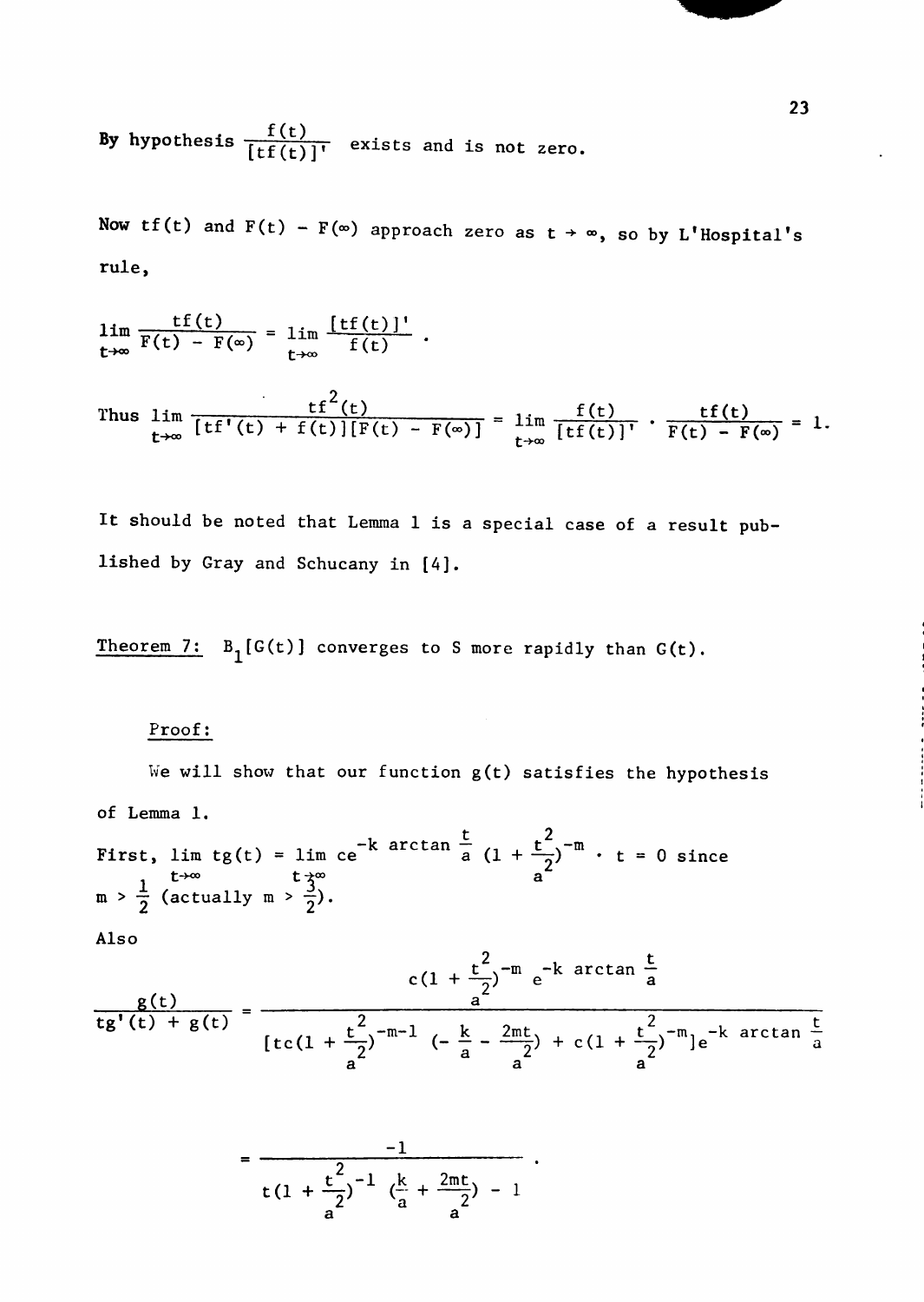Thus  $\lim_{x \to a^+ (t) + g(t)} = \lim_{x \to a^-}$  $t \rightarrow \infty$  is  $\begin{pmatrix} t & t & t \\ t & t \end{pmatrix}$   $t \rightarrow \infty$   $t(1 + \frac{t}{t})^{-1}$  $\begin{array}{cc} a^2 & a^2 \\ a^2 & a^2 \end{array}$ z a z -1 2m - 1  $\neq 0$ .

We see that  $\frac{1}{2}$  exists since  $m \neq \frac{1}{2}$ . Thus, since g(t) satisfies  $2m - 1$  canses since  $m / 2$ the conditions of Lemma 1, we have that  $B^1[G(t)]$  converges more rapidly than G(t) to S.

As was done with the preceding transformations,  $B_1[G(t)]|_{t=b}$ will be used as the corresponding approximating function. Explicitly this function is given by

$$
B_{1}[G(t)]|_{t=b} = \frac{1}{t(1 + \frac{t^{2}}{a})^{-1} (\frac{k}{a} + \frac{2nt}{a})^{-1}} + \frac{1}{t(b)}.
$$

It was originally thought that this type of transformation would be our best since it did have the properties desired. However, in the ranges desired, the value of b in the integration was not sufficiently large to give good answers. In fact, as can be seen from Table 2, some of the answers are very poor.

In order to alleviate some of this trouble and still be able to use this transformation, a translation was considered. One should note that  $\int_{b}^{\infty} f(x) dx = \int_{b+h}^{\infty} f(x - h) dx = \int_{b+h}^{\infty} f_1(x) dx$  where

24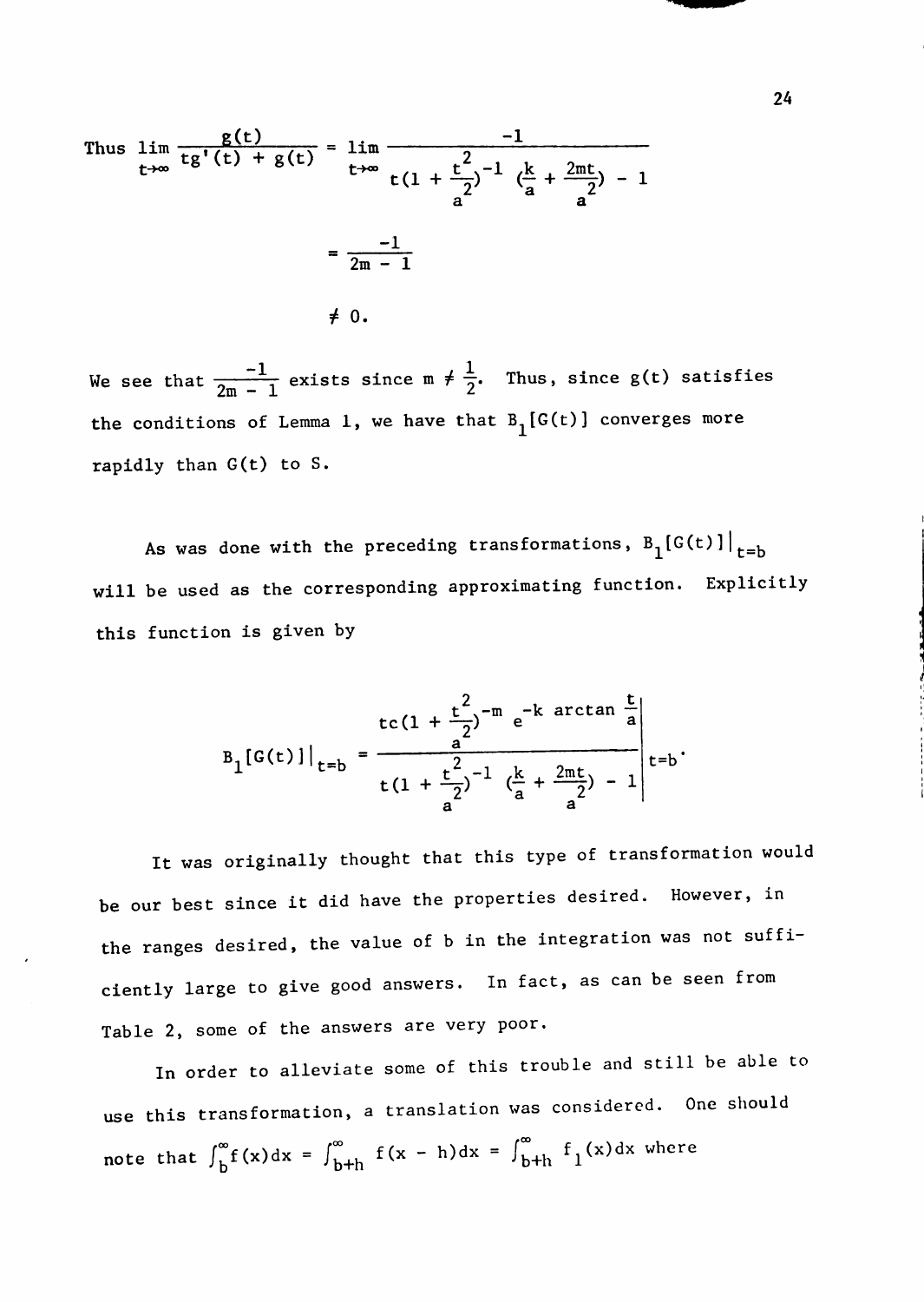$f_1(x) = f(x - h)$ . Now, using our approximating function, we have that  $(b + h)f_1(b + h)$  $(b + h)f'_{1}(b + h) + f_{1}(b + h)$  is an approximation for  $\int_{b}^{\infty} f(x)dx = \int_{b+h}^{\infty} f_1(x)dx$ . Since  $f_1(b + h) = f(b)$ , we have that

$$
B_{h}[F(t)] = -\frac{(b+h)f^{2}(b)}{(b+h)f'(b) + f(b)}
$$

should be a good approximating function for  $F(\infty)$ . The problem next arises as to which values of h give the best results. In order to have one approximating function it was hoped that there would be one value of h which would give good results for all values of the parameters in g(x) and all five of the ranges involved. Empirical results show that such an h does not exist, and even an h which gives good results for all values of the parameters for one range does not exist. Thus it seems that this approximation will not be the one we desire to use.

#### Continued Fraction Approximations

In order to obtain a relatively simple approximating function with which to compare the results given by those we have derived, we will truncate the continued fraction expansion mentioned in Chapter I. Truncating the expansion after the second convergent gives

$$
C_2(t) = \frac{e^{-k \arctan \frac{t}{a} \cos^{2m-2} (\arctan \frac{t}{a})}}{F(r,k)}
$$
  $\frac{2m}{(2m-1) [k + \frac{2mt}{a}]}.$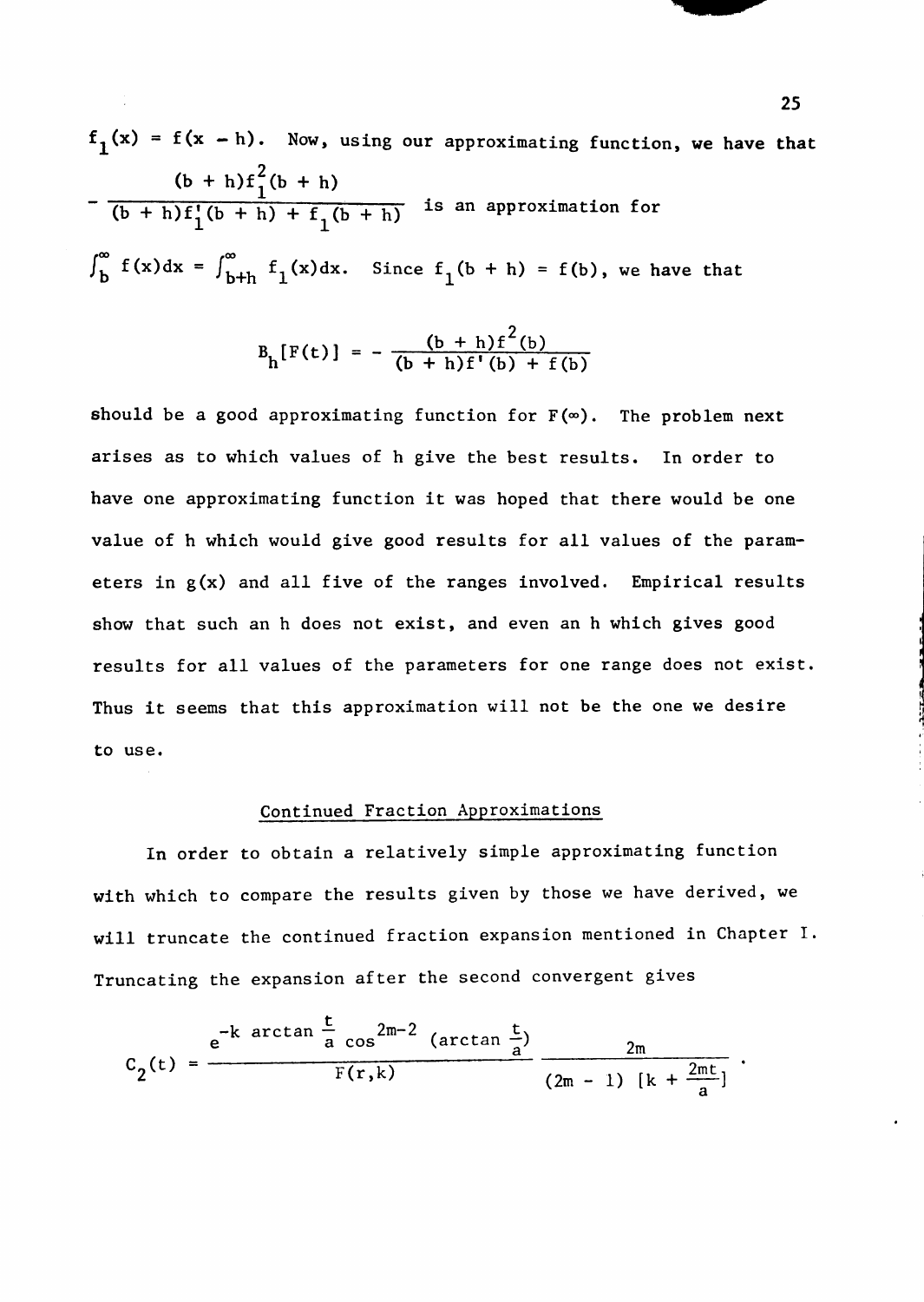Algebraic and trigonometric manipulations reveal that  $C_2(t)$  is actually identical to  $L[G(t)]$ . Thus we see that since convergence of the continued fraction is slow when the value  $\frac{t}{a}$  is close to zero, the value a of  $C$  C2(t) and consequently of L[G(t)] would not be expected to be expected to be expected to be expected to be expected to be expected to be expected to be expected to be expected to be expected to be expected to be ex very accurate in this case. Also, the results should be very poor when  $\alpha$  is negative since the continued fraction does not continued fraction does not converge to  $\alpha$ 

For further comparison we will consider the third convergent of the continued fraction. We obtain the expression

$$
C_3(t) = \frac{e^{-k \arctan \frac{t}{a} \cos^{2m-2} (\arctan \frac{t}{a})}}{F(r,k)} \qquad \frac{4m(m-1)A}{AB+C}
$$

where  $A = 2(2m + 1) [k(m - 1) + 2m(m + 1) -]$ , a

B = 2(2m - 1) (m - 1) [k + 
$$
\frac{2mt}{a}
$$
],  
C = 4(m - 1) (m + 1) (2m - 1) [k<sup>2</sup> + 4m<sup>2</sup>].

We see that this expression is comparable in complexity with  $H_2[G(t)]$ . Table 2 gives a comparison of results given by  $C^1_3(t)$  with those of the other approximations.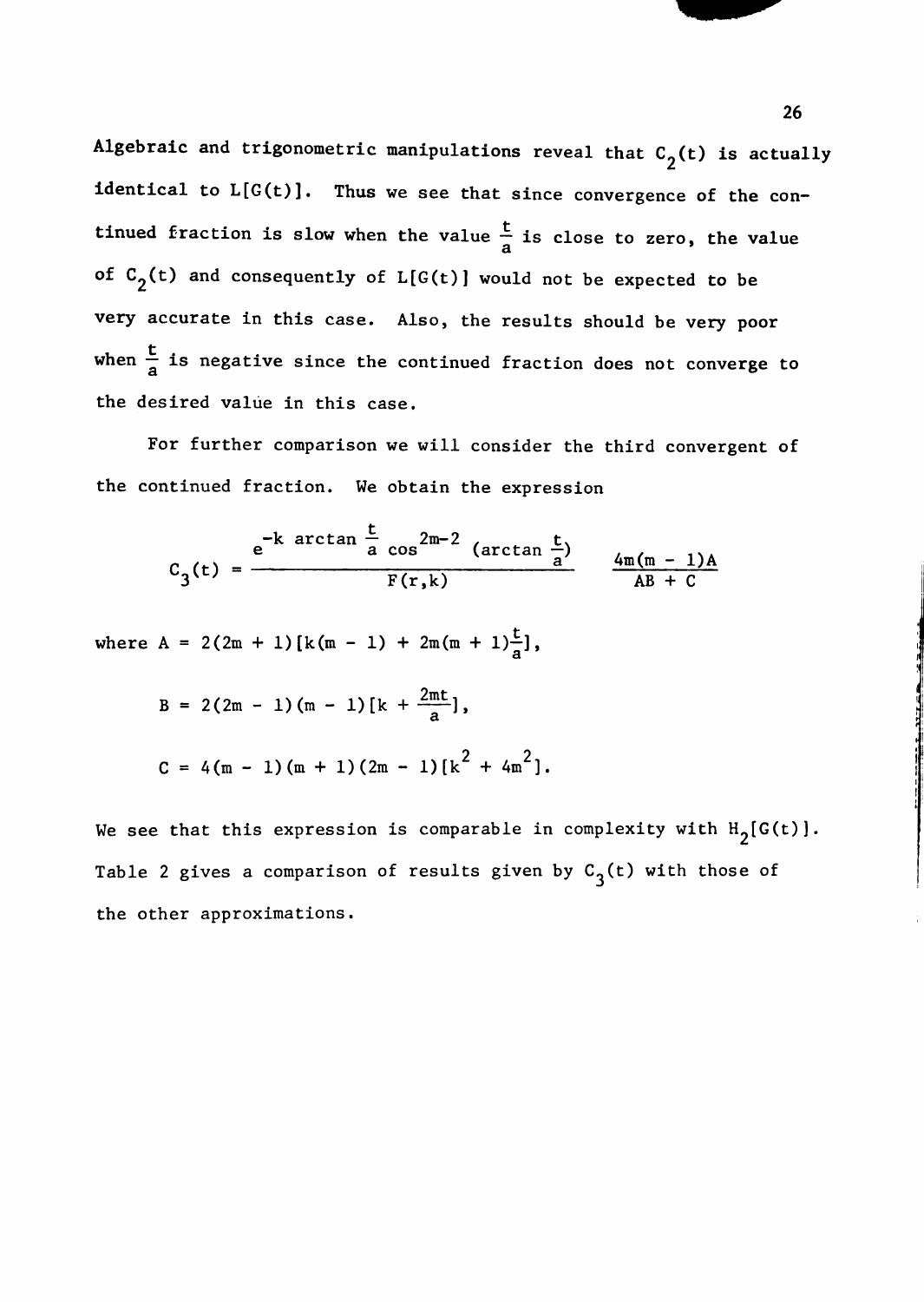#### CHAPTER III

#### COMPARISON OF RESULTS

In Chapter II several functions were proposed as candidates for use as approximations for the area under the right tail of a Pearson Type IV distribution. In the present chapter we will present a complete listing of the approximating functions in Table 1 along with a comparison of the accuracy of these functions in Table 2. Finally, based upon the results obtained, recommendations concerning the use of the approximations will be made.

Table 2 gives a comparison of the results given by the approximating functions with a "true value" which is taken to be the convergent of the continued fraction given by Shenton and Carpenter which differs from its predecessor by at most  $10^{-6}$ . Since the convergents eventually straddle the actual true value, we see that our "true value" should be within  $10^{-6}$  of the actual true value.

One should note that the value of the parameter a is always taken to be 1 in Table 2. To illustrate the reasoning for this, we will let X be a random variable with the corresponding density function

$$
g_{\chi}(x) = \frac{1}{a_0 F(r_0, k_0)} (1 + \frac{x^2}{a_0^2})^{-m_0} e^{-k_0 \arctan \frac{x}{a_0}}
$$

which is the Pearson Type IV function with parameters  $a_{\alpha}$ ,  $k_{\alpha}$ , and  $m_{\alpha}$ . If we make the change of variable  $Y = \frac{X}{a}$ , we obtain a random variable Y which has the density function

 $\ddot{\phantom{0}}$ 

27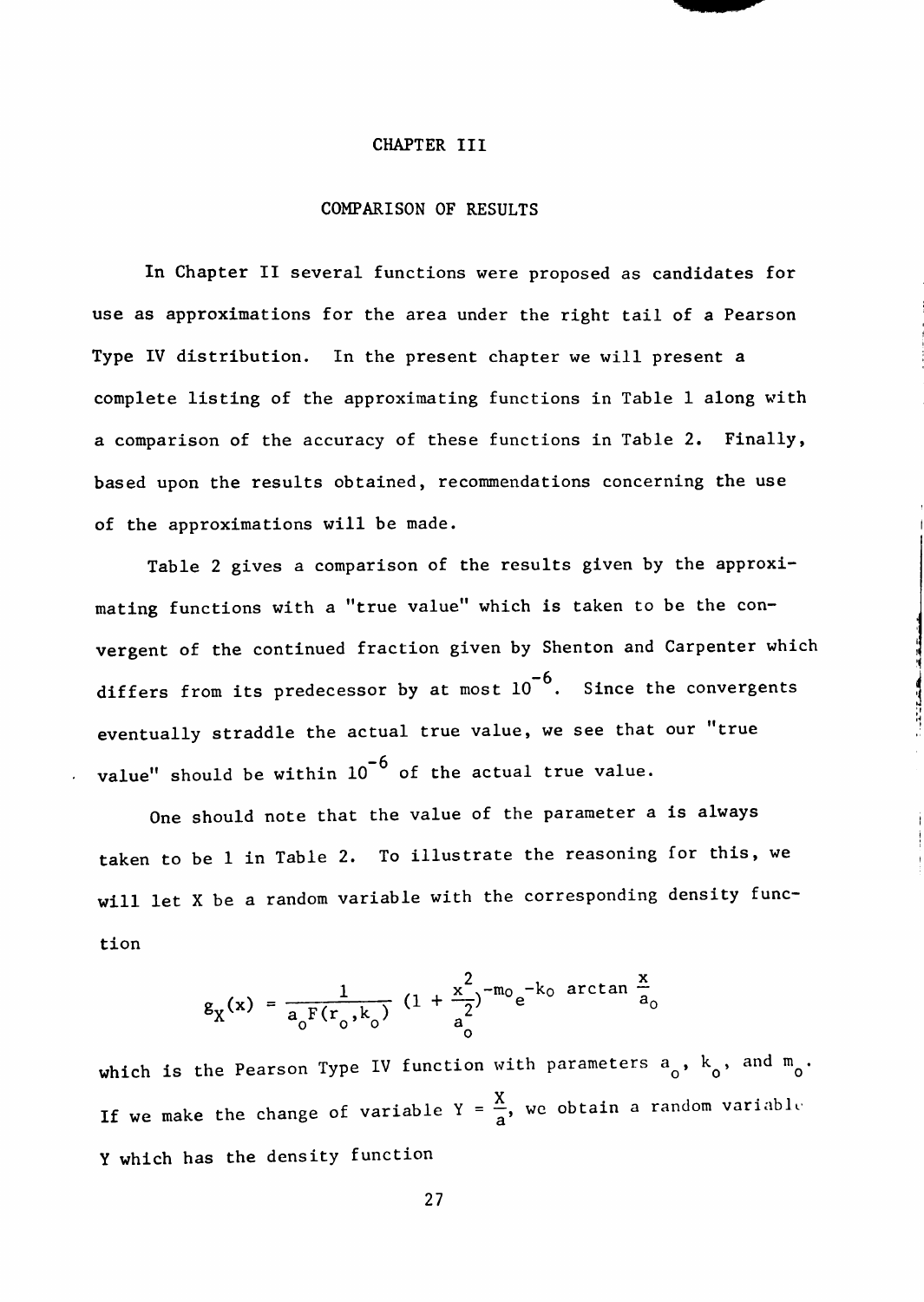| <b>TYPE</b>    | APPROXIMATION                                                                                                                                                      |
|----------------|--------------------------------------------------------------------------------------------------------------------------------------------------------------------|
| $H_1$          | c(1 + $\frac{b^2}{a^2}$ ) <sup>-m+1</sup> e <sup>-k</sup> arctan $\frac{b}{a}$<br>( $\frac{2mb}{a^2} + \frac{k}{a}$ )                                              |
| H <sub>2</sub> | *<br>ce <sup>-k</sup> arctan $\frac{b}{a}$ (1 + $\frac{b^2}{2}$ ) <sup>-m+1</sup> [2AB - C - A <sup>3</sup> ]<br>$\frac{a}{[AC - B^2]}$                            |
| L              | $c\left(\frac{2m}{2m-1}\right)$ $\frac{(1+\frac{b^2}{2})^{-m+1} e^{-k \arctan \frac{b}{a}}}{(\frac{2mb}{a^2}+\frac{k}{a})}$                                        |
| $B_{1}$        | $\frac{cb(1+\frac{b^2}{a^2})^{-m} e^{-k \arctan \frac{b}{a}}}{\frac{a^2}{a^2} + \frac{b^2}{a^2}}$<br>$b(1 + \frac{b^2}{2})^{-1} (\frac{k}{a} + \frac{2mb}{2}) - 1$ |
|                | **<br>$e^{-k}$ arctan $\frac{b}{a}$ cos $2m-2$ (arctan $\frac{b}{a}$ ) [4m(m - 1)D]<br>$F(r,k)[DE + F]$                                                            |

APPROXIMATING FUNCTIONS FOR  $\int_{b}^{\infty} g(x) dx$ 

\*Footnotes are on the following page.

\*\*Footnotes are on the following page,

£'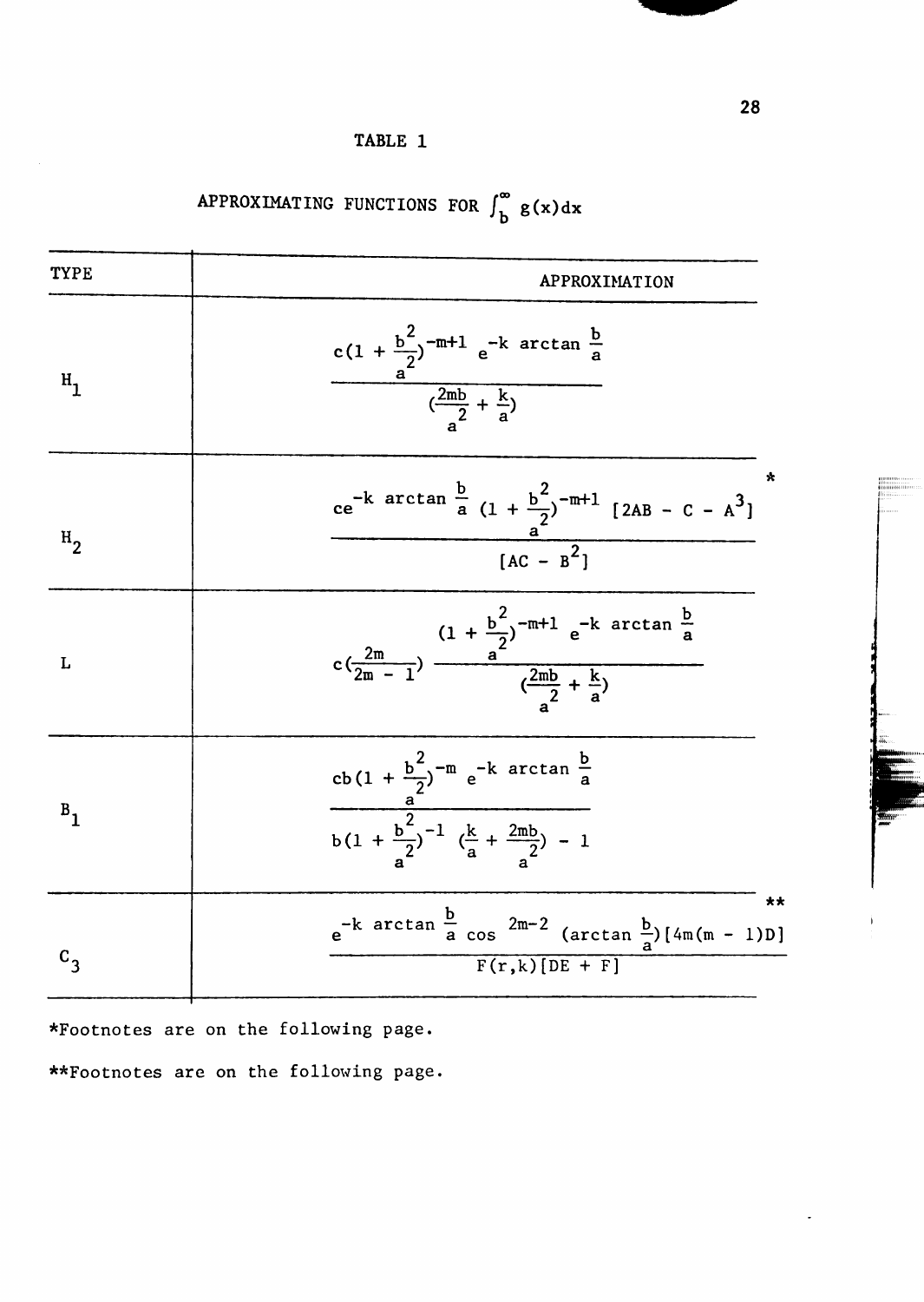$$
A = -(\frac{k}{a} + \frac{2mb}{a^2})
$$
  
\n
$$
B = \frac{k^2 - 2m}{a^2} + \frac{2kb(2m + 1)}{a^3} + \frac{2mb^2(2m + 1)}{a^4}
$$
  
\n
$$
C = \frac{k(6m - k^2 + 2)}{a^3} + \frac{6b(m + 1)(2m - k^2)}{a^4}
$$
  
\n
$$
-\frac{6kb^2(2m + 1)(m + 1)}{a^5} - \frac{4mb^3(2m + 1)(m + 1)}{a^6}
$$

$$
\star \star \quad D = 2(2m + 1) \left[ (m - 1)k + 2(m + 1) \frac{mb}{a} \right]
$$

$$
E = 2(2m - 1)(m - 1)[k + \frac{2mb}{a}]
$$

$$
F = 4(m - 1)(2m - 1)(m + 1)[k2 + 4m2]
$$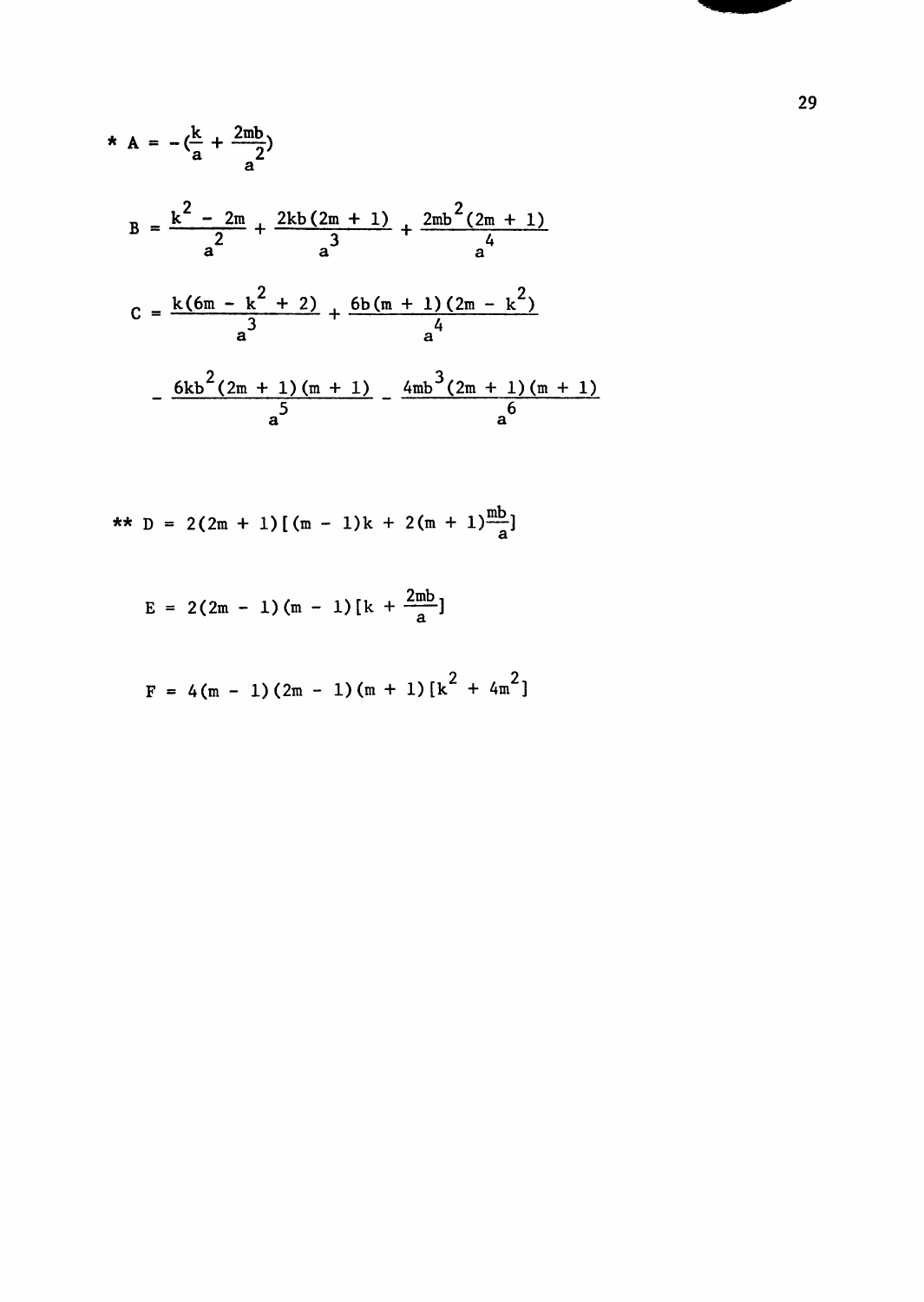TABLE 2

 $\frac{1}{3}$ 

 $\ddot{\phantom{0}}$ 

VALUES OF THE APPROXIMATING FUNCTIONS

| ρ       | arameters     |                        |                                                                                                                       |                                                                                                                                           |                                                                                                                                                                  |                                                                                                                                                                                  |                                                                                                                                        | True                                                                                                                             |                                                                                                                          |
|---------|---------------|------------------------|-----------------------------------------------------------------------------------------------------------------------|-------------------------------------------------------------------------------------------------------------------------------------------|------------------------------------------------------------------------------------------------------------------------------------------------------------------|----------------------------------------------------------------------------------------------------------------------------------------------------------------------------------|----------------------------------------------------------------------------------------------------------------------------------------|----------------------------------------------------------------------------------------------------------------------------------|--------------------------------------------------------------------------------------------------------------------------|
| ത       | $x^*$         |                        | ᄑ                                                                                                                     | $H_{2}$                                                                                                                                   | $c_3$                                                                                                                                                            | 니                                                                                                                                                                                | <b>8</b>                                                                                                                               | Value                                                                                                                            | <b>α ام</b>                                                                                                              |
|         | 12            |                        | O<br>N<br>$\mathbf{\circ}$<br>S<br>⊣                                                                                  | L<br>0<br>٠                                                                                                                               | $\overline{\phantom{0}}$<br>ᆏ<br>Ľ<br>0<br>$\bullet$                                                                                                             | 0<br>$\sim$<br>$\mathbf -$<br>$\bullet$                                                                                                                                          | O<br>ო<br>0<br>$\circ$<br>$\bullet$                                                                                                    |                                                                                                                                  | O<br>٠                                                                                                                   |
|         | <b>844485</b> |                        | $\overline{\phantom{0}}$<br><u>ທ</u><br>$\ddot{\circ}$<br>$\bar{\mathbf{o}}$<br>$\overline{\phantom{0}}$<br>$\bullet$ | $\begin{array}{c} 0.000000 \\ 0.000000 \\ \end{array}$<br>263415<br><u> ທ</u> 0 0 0 0 0 0<br>$\frac{1}{2}$<br>$\overline{0}$<br>$\bullet$ | <b>508917</b><br>$\begin{array}{c}\n\mathbf{0} & \mathbf{0} & \mathbf{0} & \mathbf{0} & \mathbf{0} & \mathbf{0} & \mathbf{0}\n\end{array}$<br>40052<br>$\bullet$ | 654941<br>$\overline{Q} \otimes \overline{Q} \otimes \overline{Q} \otimes \overline{Q}$<br>ოო<br>$\sim$ $\infty$ $\sim$ $\sim$ $\sim$ $\sim$<br>$\blacksquare$<br>$\blacksquare$ | <b>ちょうりょく</b><br>0.00404<br>$\bullet$                                                                                                  | mmmm∞Hm<br>08755<br>10011:<br>1009979:<br>09979:<br>10015<br>10015<br>$\bullet$                                                  | $\circ$<br>$\bullet$                                                                                                     |
|         |               | $\sim$                 | 4371<br>$\tilde{\omega}$ 4 $\sim$<br>0.014<br>$\circ$                                                                 | 9128<br>$\circ$<br>$\bullet$                                                                                                              | 00191<br>88588<br>$\bullet$                                                                                                                                      | $\mathbf{\mathbf{\mathbf{\mathsf{H}}}}$                                                                                                                                          | $6400mR$<br>$-100000$<br>$\overline{O}$ $\overline{O}$<br>$\bullet$                                                                    | $\bullet$                                                                                                                        | $\bullet$<br>$\blacktriangleleft$ $\dashv$                                                                               |
|         |               | $\sim$ 4               | $n + 1$<br>$\overline{a}$<br>$\bullet$                                                                                | Ò<br>$\bullet$                                                                                                                            | $\bullet$                                                                                                                                                        | $\sim$ 0<br>7 4 W 7<br>$-1$ $-1$<br>$\bullet$                                                                                                                                    | 745<br>$\bullet$                                                                                                                       | $\bullet$                                                                                                                        | $2117$<br>$\bullet$                                                                                                      |
| -----   |               | $\mathbf{I}$           | $\bullet$                                                                                                             | $\overline{\phantom{0}}$ $\overline{\phantom{0}}$<br>$\bullet$                                                                            | $\bullet$                                                                                                                                                        | $\bullet$                                                                                                                                                                        | $\bullet$                                                                                                                              | $\bullet$                                                                                                                        | $\bullet$                                                                                                                |
|         |               | 5060<br>$\bullet$<br>ഗ | $\sim$<br>$\sigma$<br>$\sim$<br>$\mathbf{\mathbf{\mathbf{\mathsf{H}}}}$                                               |                                                                                                                                           | $\sigma$<br>$\bullet$                                                                                                                                            | $\infty$<br>$\mathbf \blacksquare$                                                                                                                                               | ٠                                                                                                                                      |                                                                                                                                  | $\bullet$                                                                                                                |
|         |               | $\circ$                | $\sim$<br>ص<br>$\infty$<br>$\circ$<br>ᆏ                                                                               | $\circ$<br>ഗ<br>$\mathbf{o}$<br>$\sigma$<br>0                                                                                             | 0<br>$\mathbf{\hat{c}}$<br>$\sigma$<br>0                                                                                                                         | ന<br>∼<br>$\circ$<br>$\sim$<br>ᆏ                                                                                                                                                 | ు<br>$\circ$<br>m<br>$\sim$                                                                                                            | ᡡ<br>$\circ$<br>$\circ$<br>$\circ$<br>$\mathbf{\mathbf{\mathbf{\mathsf{H}}}}$                                                    | ທ<br>٠                                                                                                                   |
|         |               |                        | ∞<br>0                                                                                                                | L<br>$\bullet$<br>4<br>$\circ$<br>$\bullet$                                                                                               | ო<br>2Q                                                                                                                                                          | ∾<br>ᆏ<br>$\mathbf{\hat{t}}$<br>ო<br>$\mathbf o$<br>0                                                                                                                            | ৩<br>ォ<br>$\bullet$<br>Ł                                                                                                               | $\infty$<br>$\sim$<br>O<br>$\bullet$                                                                                             | Н<br>$\bullet$                                                                                                           |
|         |               | $4\frac{1}{4}$         | $\sim$<br>$\circ$<br>$\bullet$                                                                                        | $\circ$<br>$\bullet$                                                                                                                      |                                                                                                                                                                  | $\circ$<br>$\bullet$                                                                                                                                                             | $\bullet$                                                                                                                              | $\bullet$                                                                                                                        | $\bullet$                                                                                                                |
|         |               |                        | $\infty$ $\sim$ $\sim$ $\infty$<br>5345<br>$\circ$ $\circ$<br>$\bullet$                                               | $n \circ r$<br>$\mathfrak{m}$<br>049<br>041<br>$\bullet$                                                                                  |                                                                                                                                                                  | $\infty$ 4 $\infty$<br>545<br>n n o n o<br>$\circ \circ \circ$<br>$\bullet$                                                                                                      | $\alpha$ $\alpha$ $\alpha$ $\alpha$ $\gamma$<br>$\omega$ $\rightarrow$ $\sim$<br>NOONOO<br>$\bullet$                                   | 0.0000<br>0045*<br>$-105$<br><b>45555</b><br>$\circ$<br>$\bullet$                                                                | $\bullet$<br>ᆏᆏ                                                                                                          |
|         |               | 22                     | $\bullet$                                                                                                             | $\infty$<br>$\overline{v}$<br>$\ddot{\circ}$<br>$\bullet$                                                                                 |                                                                                                                                                                  | $\bullet$                                                                                                                                                                        | $\bullet$                                                                                                                              | $\circ$<br>$\bullet$                                                                                                             | $\bullet$                                                                                                                |
|         |               | $\mathbf{I}$           | $\sigma$ $\sim$<br>$\circ$<br>$\bullet$                                                                               | $\overline{\phantom{0}}$<br>96<br>$\sigma$<br>$\ddot{ }$<br>$\circ$<br>$\bullet$                                                          |                                                                                                                                                                  | $\overline{\phantom{0}}$<br>$\circ$<br>$\bullet$                                                                                                                                 | $\circ$<br>$\bullet$                                                                                                                   | $\sim$<br>$\circ$<br><b>in</b><br>$\circ$<br>٠                                                                                   | $\bullet$                                                                                                                |
| -----   |               | 5060                   | 1286123<br>$\mathbf{r}$<br>$\tilde{\mathbf{O}}$                                                                       | 253822<br>ഗ<br>04<br>$\bullet$                                                                                                            | $\begin{array}{c} 0.000000 \\ 0.000000 \\ \end{array}$<br>の277522<br>00 J O U O U<br>$0.049$<br>$0.048$<br>$0.0439$<br>$0.0439$<br>$0.049$<br>$0.049$            | $m + m$ or $\infty$ or<br><b>58253</b><br>$\sigma$ $\sim$ $\infty$<br>$\sigma$<br>$\circ$<br>$\bullet$                                                                           | $\begin{array}{c}\n\hline\n-\hline\n\end{array}$<br>$\circ$<br>$Q$ $Q$ $Q$ $H$ $H$ $Q$ $Q$ $Q$ $H$ $H$ $Q$ $Q$<br>6662718<br>$\bullet$ | $\bullet$<br>٠                                                                                                                   | $\bullet$<br>1                                                                                                           |
|         |               | $\circ$                | ო<br>寸<br>$\circ$<br>$\mathsf{L}\cap$<br>0                                                                            | ო<br>ᡡ<br>$\infty$<br>$\vec{v}$<br>$\circ$                                                                                                | O                                                                                                                                                                | $\infty$<br>ഗ<br>0                                                                                                                                                               | $\overline{\phantom{0}}$<br>$\sim$<br>$\circ$                                                                                          | ო<br>৩<br>ഗ<br>0<br>൱<br>$\circ$                                                                                                 | n 400000<br>$\ddot{\Omega}$ $\ddot{\Omega}$ $\ddot{\Omega}$ $\ddot{\Omega}$ $\ddot{\Omega}$ $\ddot{\Omega}$<br>$\bullet$ |
|         |               |                        | ო                                                                                                                     | ᡡ<br>0099                                                                                                                                 | ∼<br>009                                                                                                                                                         | $\overline{\phantom{0}}$<br>$\overline{\phantom{0}}$<br>$\overline{\phantom{0}}$<br>$\blacktriangleright$<br>0                                                                   | 7                                                                                                                                      | O                                                                                                                                | ო                                                                                                                        |
|         |               |                        | $\rightarrow$<br>0108<br>$\bullet$                                                                                    | $\rightarrow$<br>$\sim$<br>$\overline{\phantom{0}}$<br>$\circ$<br>$\bullet$                                                               | $\circ$<br>$\overline{0}$                                                                                                                                        | $\blacksquare$<br>$\blacktriangleleft$<br>$\bullet$                                                                                                                              | റ പ<br>$\circ$<br>$\overline{Q}$<br>$\bullet$                                                                                          | $\overline{\phantom{0}}$<br>$\overline{ }$<br>04<br>$\frac{1}{10}$<br>$\bullet$                                                  | n a<br>$\bullet$                                                                                                         |
|         |               |                        | $\sim$<br>$\overline{\phantom{0}}$<br>$\sigma$<br>$\circ$<br>$\bar{\circ}$<br>$\bullet$                               | $\circ$<br>$\bullet$                                                                                                                      |                                                                                                                                                                  | $\bullet$                                                                                                                                                                        | $\overline{ }$<br>$\overline{O}$<br>٠                                                                                                  | $\overline{\phantom{0}}$<br>$\circ$<br>$\bullet$                                                                                 | $\bullet$<br>$\overline{\phantom{a}}$                                                                                    |
|         |               | $\sim$ 4               | .004<br>$\circ$<br>$\bullet$                                                                                          | 103<br>100<br>101<br>$\circ$<br>$\bullet$                                                                                                 | $\circ \circ \circ$                                                                                                                                              | $\rightarrow$ $\rightarrow$<br>$\bullet$                                                                                                                                         | $\overline{N}$<br>$-42$<br>$\bullet$                                                                                                   | $\circ$<br>$\bullet$                                                                                                             | ٠                                                                                                                        |
| ------- | 2844285       | $\mathbf{I}$           | r 6 m m m m m<br>$\overline{\mathbf{C}}$<br>$\circ$<br>$A - A$<br>$\circ$                                             | <b>の74110</b><br>$\sigma$ mm m $\bar{\infty}$<br>$\circ$                                                                                  | 4481095287<br>けんこよう<br>$\circ\circ\circ\circ\circ$                                                                                                               | 1802171<br>$\circ$ $\circ$ $\circ$ $\circ$ $\circ$ $\circ$ $\circ$<br>O N H N O<br>$\blacksquare$<br>$\circ \circ \circ \circ \circ$<br>$\bullet$                                | 0001004<br>$\overline{a}$<br>11111111<br>$\bullet$                                                                                     | 74502<br>$\begin{array}{ccccccc}\n& \rightarrow & \circ & \circ & \circ & \circ\n\end{array}$<br>0000000<br>$H$ $H$<br>$\bullet$ | $n \circ \infty$<br><b>757112</b><br>$\bullet$<br>$\overline{\phantom{0}}$                                               |
|         |               | 5060<br>ഗ              | 4m<br>$\sigma$<br>$\circ$<br>$\circ$                                                                                  | $\infty$<br>$\sigma$<br>$\overline{O}$                                                                                                    | $\circ$<br>$\circ$                                                                                                                                               | $\mathbf{\mathbf{\mathbf{\mathbf{\mathbf{\mathbf{\mathbf{-}}}}}}}$                                                                                                               | 4N<br>$\sim \infty$<br>$\circ$                                                                                                         | $\mathbf{\mathbf{\mathsf{H}}}$<br>$\circ$<br>٠                                                                                   | ٠                                                                                                                        |
|         |               |                        | ヾ<br>ᡡ<br>$\circ$                                                                                                     | ന<br>ొ<br>$\circ$<br>ᆋ<br>$\blacktriangleright$<br>$\circ$                                                                                | ᆋ<br>╺┍┥<br>0                                                                                                                                                    | −<br>0                                                                                                                                                                           | $\circ$                                                                                                                                | $\overline{\phantom{0}}$<br>0                                                                                                    | Ħ                                                                                                                        |
|         |               |                        |                                                                                                                       |                                                                                                                                           |                                                                                                                                                                  |                                                                                                                                                                                  |                                                                                                                                        |                                                                                                                                  |                                                                                                                          |

**30** 

 $\mathbf{I}$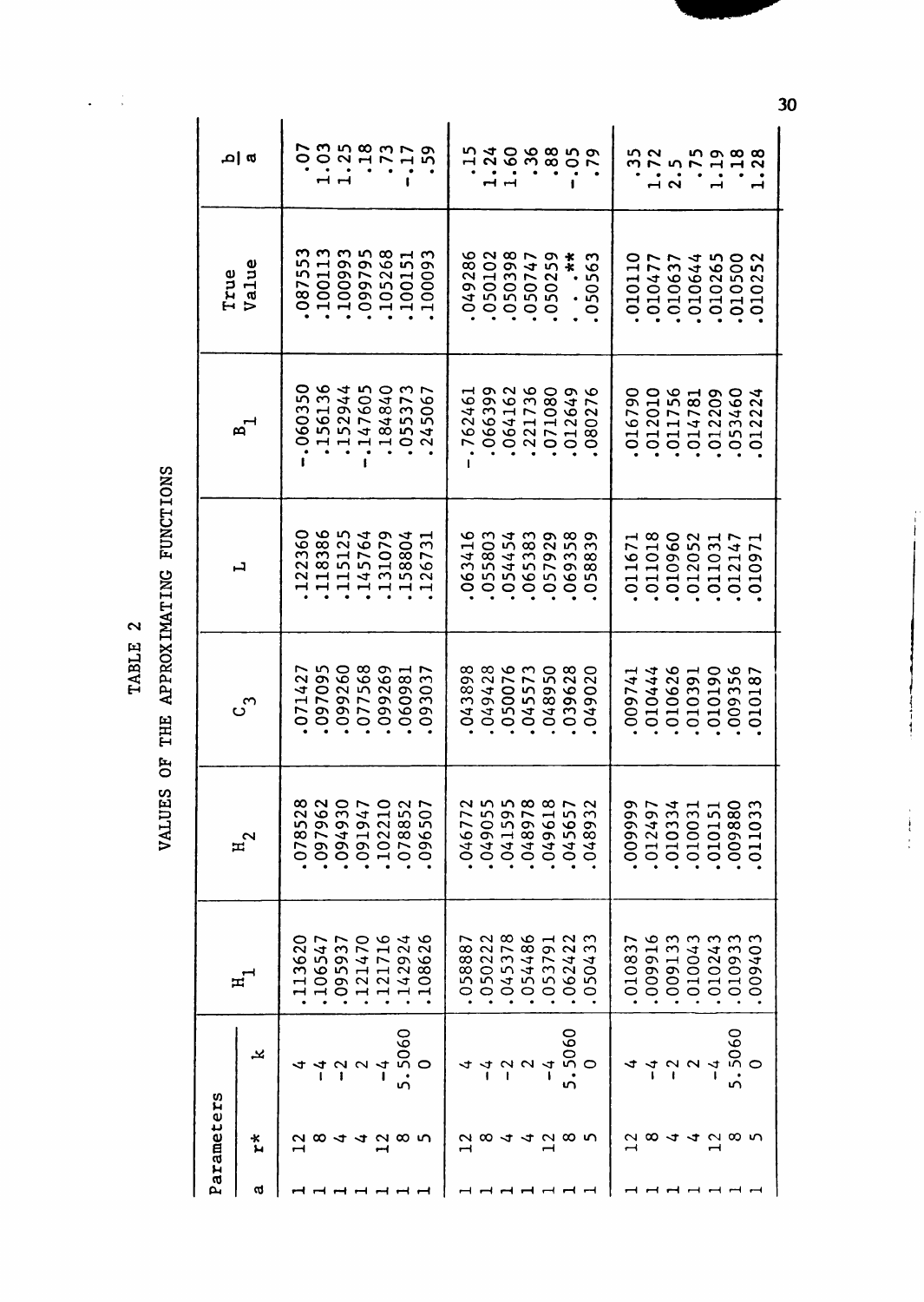| L                      |
|------------------------|
| $\mathbf{\mathcal{L}}$ |
| TARIE<br>Į             |

|   | Parameters                          |               |                     |                      | ပ                                             | ᄀ          |                                 | True                    | m  a,                                  |
|---|-------------------------------------|---------------|---------------------|----------------------|-----------------------------------------------|------------|---------------------------------|-------------------------|----------------------------------------|
| ದ | н                                   | ᅺ             | H                   |                      | س                                             |            | ¤ົ                              | due<br>$\overline{v}$ a |                                        |
|   |                                     |               | 005231              | 004970               | 4881<br>OO                                    | 005633     | ഗ<br>00717                      | 005005                  | $\boldsymbol{4}$                       |
|   | $\dot{\mathbf{u}} \cdot \mathbf{v}$ | f             | 004813              | .005180              | 140<br>ഗ<br>00.                               | .005348    | ო<br>00572<br>$\bullet$         | 005150                  | 95<br>00<br>$\frac{1}{3}$              |
|   |                                     | ı             | 004387<br>$\bullet$ | .004972              | 156<br>L <sub>1</sub><br>OO.                  | .005264    | 00554                           | 005159<br>$\bullet$     |                                        |
|   | 寸                                   | $\sim$        | 004532<br>$\bullet$ | .005493              | 14896<br>00                                   | .005439    | 006125                          | 004960<br>$\bullet$     | ō                                      |
|   | $\overline{2}$                      | $\frac{4}{1}$ | 005009              | .005009              | 5074<br>$\frac{8}{1}$                         | .005394    | 005848                          | 005098                  | うって<br>ო                               |
|   | œ                                   | .5060         | 005255              | .004936              | $\tilde{\mathcal{L}}$<br>ω<br>47<br>00.       | 005839     | $\sigma$<br>010319              | 004987                  | $\mathbf{\sim}$                        |
|   | S                                   |               | 004689              | $\mathbf o$<br>00518 | ო<br>∞<br>$\overline{\phantom{0}}$<br>ഗ<br>00 | 005470     | ∞<br>O<br>$\overline{c}$<br>005 | 005201                  | ഗ                                      |
|   |                                     |               | 001030              | .001016              | <b>1010</b><br>00.                            | 001109     | 00125                           | 001022                  |                                        |
|   | $\frac{2}{1}$ $\infty$              |               | 000994              | .001070              | 1080<br>$\overline{0}$                        | .001104    | ო<br>00115                      | 001080                  | ႙<br>$\frac{1}{2}$                     |
|   | ヽナ                                  |               | 000845              | .000961              | .004<br>ᆋ<br>OO.                              | 001014     | 001042<br>$\bullet$             | 001004                  | $rac{0}{38}$                           |
|   | ч                                   | $\sim$        | 001008              | .001124              | .142<br>⊣<br>OO.                              | .001210    | 001268                          | 001146                  | $\overline{\phantom{0}}$               |
|   | $\frac{2}{1}$                       | $\frac{4}{1}$ | 000965              | 00101                | 002<br>٣<br>$00$ .                            | 001040     |                                 | 001004                  | $\frac{4}{6}$<br>$\mathbf{\mathbf{H}}$ |
|   | œ                                   | .5060         | 001208              | 001188               | 169<br>⊣<br>S.                                | .001342    | 001664                          |                         | ォ<br>◅                                 |
|   |                                     |               | 000937              | 001040               | M<br>نې<br>O<br>ᆋ<br>SO                       | ന<br>00109 | ╰○<br>ო<br>0011                 | 001064                  | N                                      |
|   |                                     |               |                     |                      |                                               |            |                                 |                         |                                        |

 $\mathbf{z}$ **1**   $\sum_{n=1}^{\infty}$ **>-l** 

**\*** 

**c**   $\overline{\phantom{a}}$ **o CO u 0) C C O o 0) o 0) 60 U (U g**   $rate$  of co **O**   $eIy$  sl **g (U u Li .** <u>X ነገ</u> **(U o iJ > . (U d TJ c ? O C3 ^ c 3 a**  $\mu$  **d > \***  It is approximately .05.<br> **I H**  $\frac{1}{2}$ 

 $imater$ **X u** dde  $\frac{a}{b}$ **4-)** 

 $\ddot{\phantom{0}}$ 

**31** 

 $\frac{1}{2}$ 多色这一个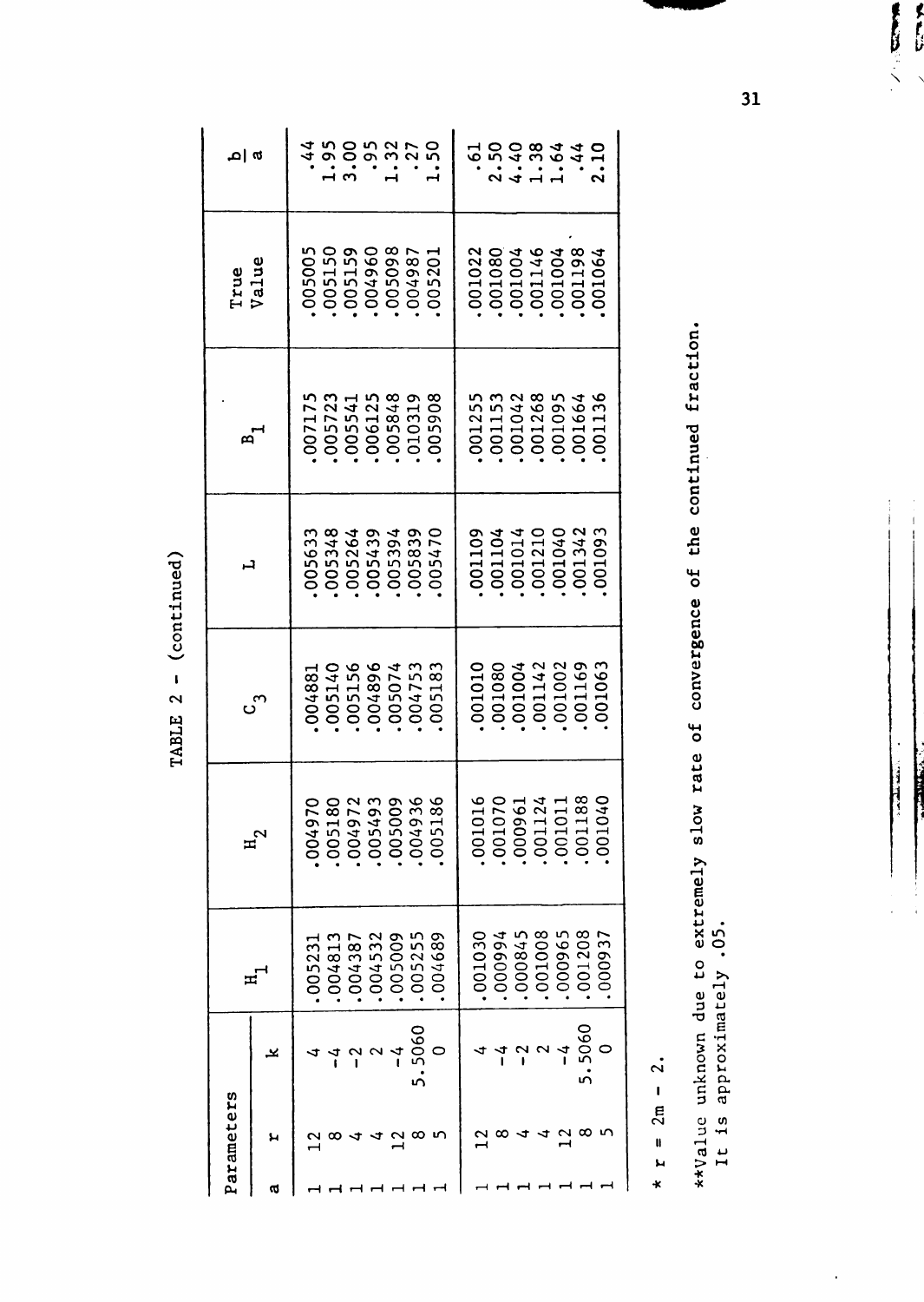$$
g_{Y}(y) = \frac{1}{a_{0}F(r_{0},k_{0})} (1 + y^{2})^{-m_{0}} e^{-k_{0} \arctan y} \cdot a_{0}
$$

$$
= \frac{1}{F(r_{0},k_{0})} (1 + y^{2})^{-m_{0}} e^{-k_{0} \arctan y}
$$

which is the Pearson Type IV density function with parameters 1,  $k_0$ , and  $m_0^{\circ}$  for which the table is applicable.

As one can see from Table 2, all of the approximations give the best results at the .01, .005, and .001 levels, which we would expect. The approximation  $B_{1}[G(t)]\Big|_{t=b}$  seems to be the poorest approximation even though  $B_1[G(t)]$  possesses the property of more rapid convergence. As can be seen, the results with this approximation do improve for the larger values of b.

Before considering the use of the remaining four approximations, one should check the value of  $\frac{b}{a}$ . If this value is negative, then  $C_3(t)|_{t=b}$  and  $L[G(t)]|_{t=b}$  will most likely give very poor results since the continued fraction does not converge to the value required. Actually in this case the values of  $H^{\text{c}}_1[G(t)]|^{t=b}$  and  $H^{\text{c}}_2[G(t)]|^{t=b}$ are also poor, but as can be seen from Table 2 they are better than  $C_3(t)|_{t=b}$  and  $L[G(t)]|_{t=b}$ .

For small positive values of  $\frac{b}{a}$ , less than .2, the results of the approximations are also relatively poor with  $H_1[G(t)]\Big|_{t=b}$  and H [G(t)] $|$  , again giving the better results, with H  $_{2}$ [G(t)] $|$  $2^{1000}$   $2^{1000}$   $1^{100}$   $1^{100}$ giving the better results of the two.

Considering values of  $\frac{b}{a}$  greater than .2, we will investigate a the accuracy of the approximations. At the .l level  $H_2[G(t)$   $]\big|_{t=h}$ and C $_{\alpha}$ (t) $|$  , give the best results, varying by less than .007 from  $3$ <sup>\c/|</sup>t=b